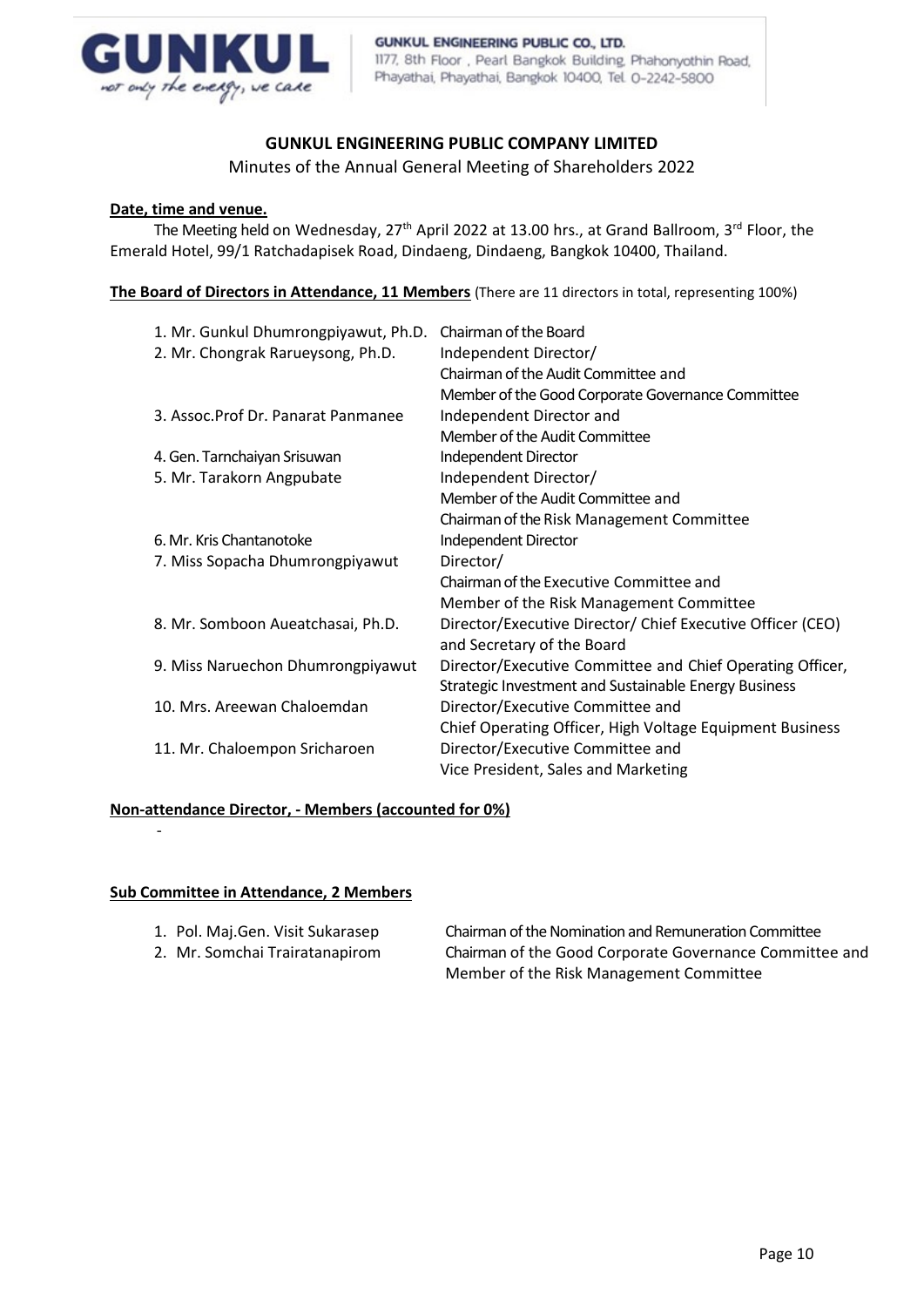

#### GUNKUL ENGINEERING PUBLIC CO., LTD. 1177, 8th Floor, Pearl Bangkok Building, Phahonyothin Road, Phayathai, Phayathai, Bangkok 10400, Tel. 0-2242-5800

## **Executives and Managers at the Meeting, 8 Members**

| 1. Mr. Phongsakorn Damnoen, Ph.D.    | Chief Operating Officer, Energy and Cannabis Business        |
|--------------------------------------|--------------------------------------------------------------|
| 2. Mr. Chaisiri Wattanacharnnarong   | Chief Operating Officer, Engineering and Turnkey Business    |
| 3. Mr. Thitipong Techaratanayuenyong | Member and Secretary of the Risk Management Committee        |
|                                      | and Chief Financial Officer (CFO)                            |
| 4. Mr. Theerapab Punyasakhon         | Chief Operating Officer, Business Support                    |
| 5. Mrs. Somluk Kanuenghet            | Member and Secretary of                                      |
|                                      | the Nomination and Remuneration Committee and                |
|                                      | Senior Vice President, Human Resources                       |
| 6. Miss Chantra Jongjamareeseethong  | Company Secretary/                                           |
|                                      | Secretary of the Good Corporate Governance Committee         |
|                                      | and Senior Vice President, Office of Chief Executive Officer |
| 7. Mr. Tanetsiri Farkmitr            | Secretary of the Audit Committee and                         |
|                                      | Vice President, Internal Audit                               |
| 8. Mrs. Lukkana Santiruamjairuk      | Manager, Human Resources and Administration Department       |
|                                      |                                                              |

# **Other Participants at the Meeting, 5 Members**

| <b>Target Banks at the Inceding, Sinch Bels</b> |                                                                                                                                              |
|-------------------------------------------------|----------------------------------------------------------------------------------------------------------------------------------------------|
| 1. Mr. Waiyawat korsmarnschaikit                | Representative KPMG Phoomchai audit Ltd. - Auditor                                                                                           |
| 2. Ms. Pornnipa Rangubphai                      | Representative, KPMG Phoomchai audit Ltd. - Auditor                                                                                          |
| 3. Mr. Kongkoch Yongsavasdikul                  | Representative, Kudun and Partners Co., Ltd. - Legal Advisor<br>and an independent representative to be a director in<br>monitoring the vote |
| 4. Mr. Aree Bangcharoensuk                      | Representative, Minority shareholders                                                                                                        |
| 5. Ms. Thitima Boonprasert                      | Representative, Shareholders' Right Protection Volunteer<br>Club from TIA                                                                    |
|                                                 |                                                                                                                                              |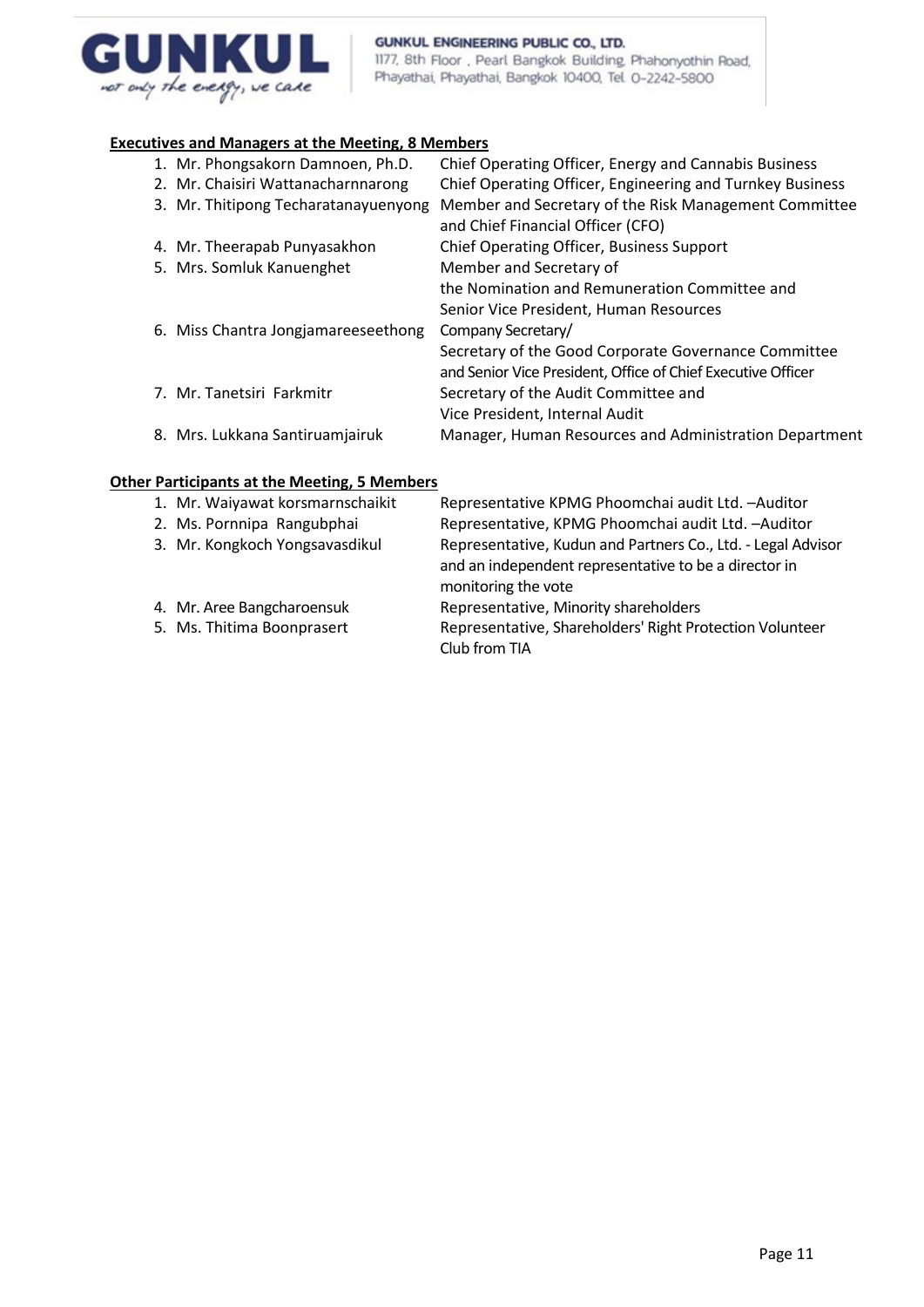

For the 2022 Annual General Meeting of Shareholders, the Company has preventive measures to control Coronavirus 2019 (COVID-19), with Guideline for attending the meeting, regarding the outbreak of COVID-19 as follow;

- 1. Shareholders who recently visited or returned from any high-risk countries in less than fourteen (14) days as specified in the notification of Ministry of Public Health, the Company shall reserve the right to deny entry into the meeting which should use the proxy as in Article 4.
- 2. In addition to item 1, Shareholders who are in a high-risk situation e.g., having recently visited or returned from any high-risk countries or administrative areas in less than fourteen (14) days, or showing any sign of respiratory symptoms, are advised to proxy a representative or the Company's Independent Director as per the conditions and procedures stated in the attachment. In any case, the Company shall reserve the right to deny any highrisk attendees' entry into the meeting.
- 3. The Company shall conduct health screening, in compliance with the guideline of Department of Disease Control, at the meeting entrance. For those being identified with respiratory symptom, the Company shall reserve the right to deny entry into the meeting. (In case that the aforementioned shareholder present at the Venue, such shareholder may proxy a representative or the Company's Independent Director to attend the meeting.)
- 4. With our deep concern over the health of shareholders, the Company asks for your kind cooperation even those who are not in the risk group, proxy the Company's Independent Director to attend the meeting.
- 5. The Company kindly requests everyone to prepare and wear a facemask all times.

The legal advisor, auditor, financial advisor and financial institutes are also attended this meeting as follow details:

- ➢ Audit from KPMG Phoomchai audit Ltd.
- ➢ Legal Advisor from Kudun and Partners Co., Ltd. acts as an independent party, monitoring the vote.

The Company has delivered a notice of meeting and the meeting documentation including has published a notice of invitation to the meeting via website of the Stock Exchange of Thailand is to meet the requirement.

Prior to beginning the meeting agenda, details of the meeting and the vote counting process were given as per attachment no. 8 and 9 page 62 – page 69 as follow;

Public Companies Act B.E. 2535 as amended in B.E. 2551 and in accordance with Section 90 and 107 and in accordance with Article 27 & 28 of Articles of Association concerning the quorum and voting in the shareholders' meeting as follows:

**Section 90** The company shall not pay money or any other property to the directors, except payment as remuneration under the articles of association of the company.

> In the case where the articles of association of the company contain no provision on said matter, payment of remuneration under paragraph one shall be in accordance with the resolution of the meeting of shareholders, supported by votes not less than two-thirds of the total votes of shareholders present.

- **Section 107** Unless otherwise provided in this Act, a resolution of a meeting of shareholders requires votes as follows:
	- (1) in a normal case, a majority of votes of the shareholders present and voting at the meeting is required, provided that in the case of an equality of votes, the person presiding over the meeting shall have an additional vote as a casting vote;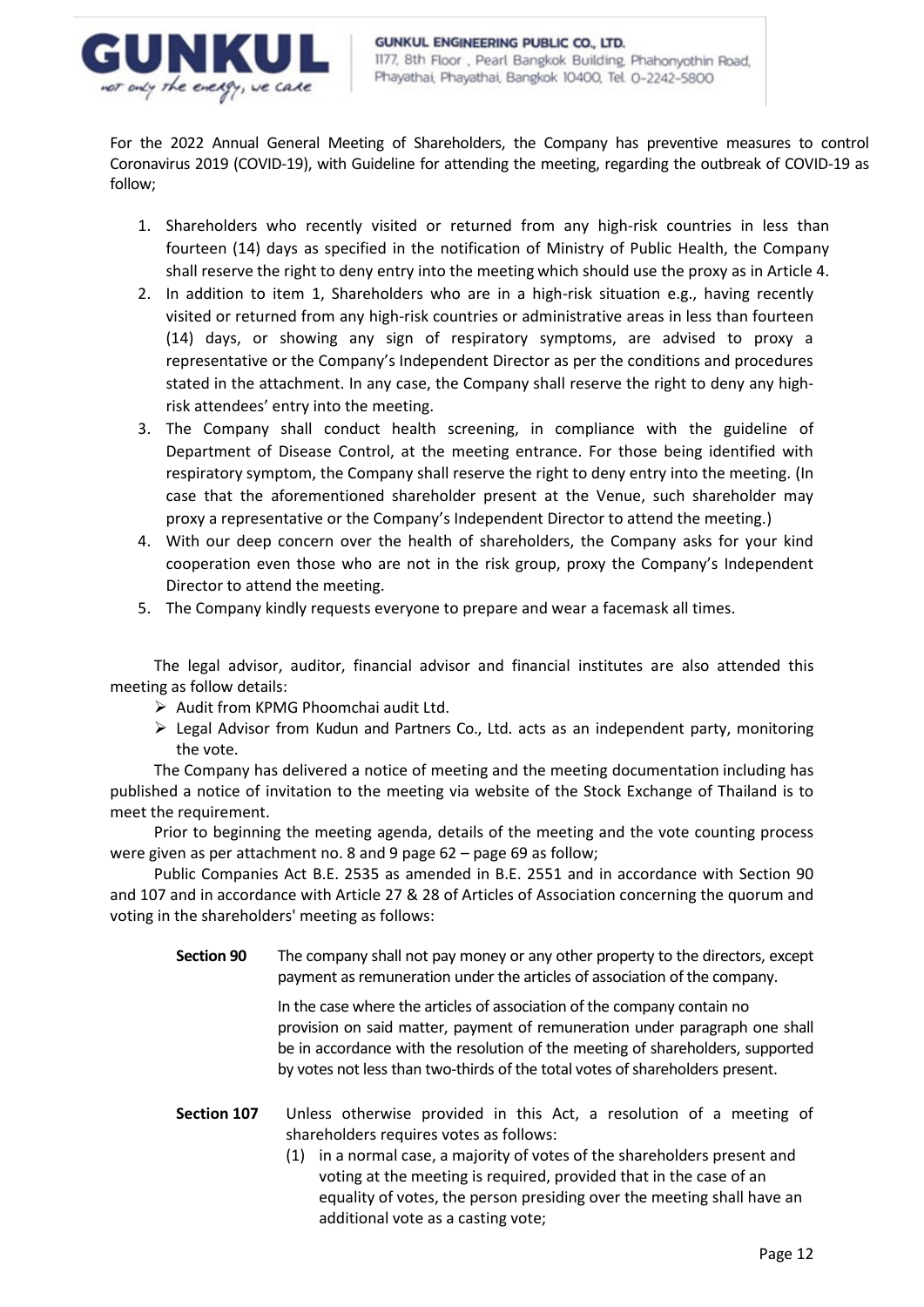

- (2) in any of the following cases, votes of not less than three-fourths of the total number of votes of shareholders present at the meeting and entitled to vote are required:
	- (a) selling or transferring the undertaking of the company, in whole or in substantial part, to any other person;
	- (b) purchasing or taking a transfer of the undertaking of any other company or a private company to be owned by the company; or
	- (c) concluding, modifying or terminating any contract concerning the granting of a lease of the company's undertaking in whole or in substantial part, the entrusting of any other person to manage the business of the company, or an amalgamation of the undertaking with any other person with a view to sharing profits and loss;

## **Article 27** In a shareholders meeting,

- a quorum shall be constituted by at least 25 shareholders present in person or by proxy (if any) holding an aggregate number of shares not less than one-third of the total shares sold,
- or by a number of shareholders present in person or by proxy not less than one-half of the total shareholders holding an aggregate number of shares not less than one-third of the total shares sold.
- **Article 28** In vote casting, each share shall be counted as one vote, and a resolution of the shareholders meeting shall be as follows:-
	- (1) In a general case, a resolution of the shareholders meeting shall be passed by a majority vote of the shareholders attending the meeting and casting their votes. In case of a tie vote, the chairman of the meeting shall have an additional vote as a casting vote.
	- (2) A resolution shall be passed by a vote of not less than three-fourth of the total votes of the shareholders attending the meeting and entitled to vote, in the following cases:-
		- (a) Sale or transfer of the entire or partial material business of the Company to other person;
		- (b) Purchase or acceptance of transfer of the business of other company or private company by the Company;
		- (c) Execution, amendment or termination of contracts in respect of the granting of a hire of the entire or partial material business of the Company; empowerment of other persons to manage business of the Company; or merger of business with other persons with the purpose of profit and loss sharing;
		- (d) Amendment to the Memorandum of Association or Articles of Association;
		- (e) Increase or decrease of the Company's capital; or issuance of debentures;
		- (f) Merger or dissolution of the Company.
	- (3) The payment of directors 'remuneration shall be in accordance with the shareholders' resolution, consisting of votes of not less than twothirds of the total number of votes of the shareholders present at the meeting.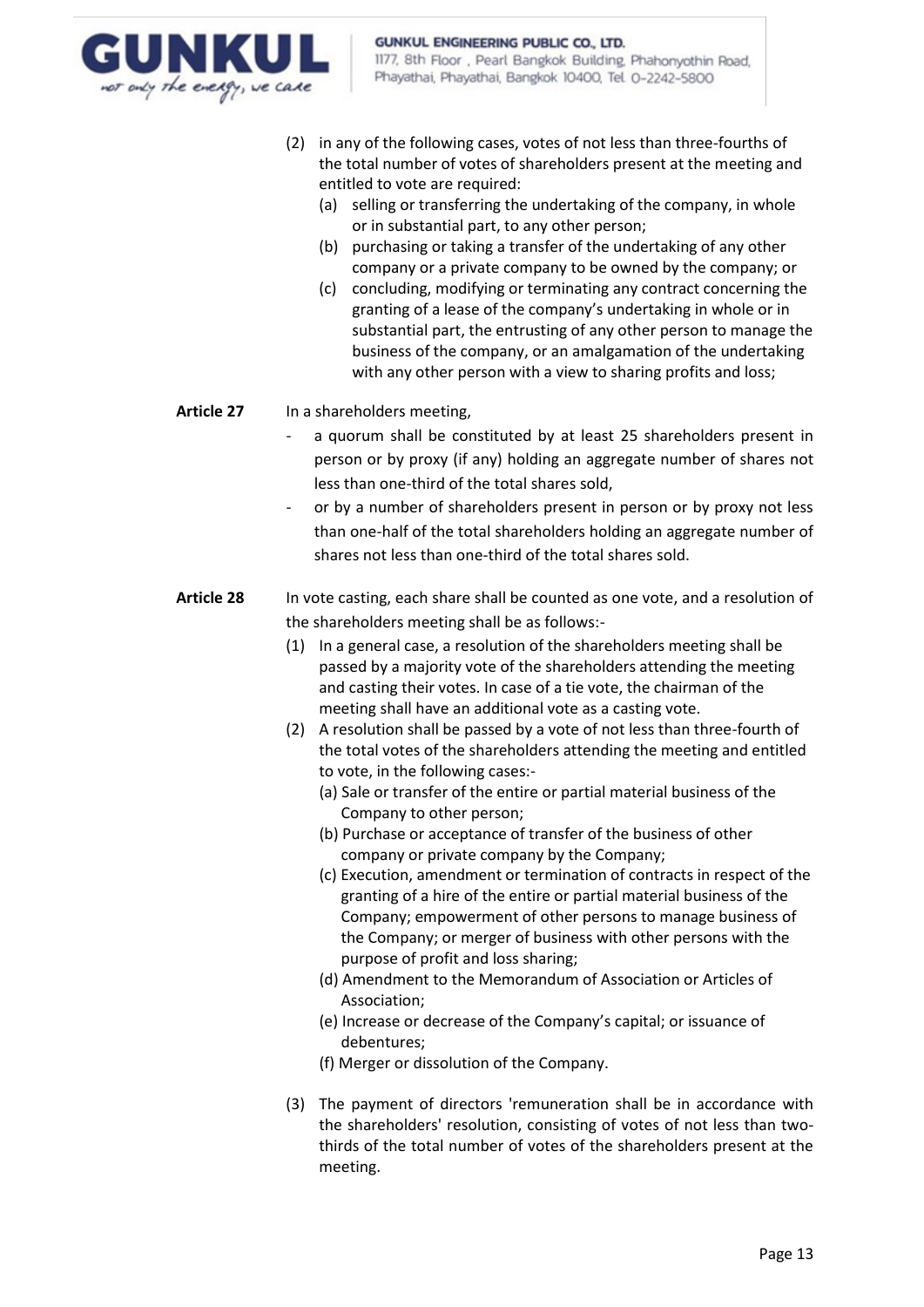

#### **Voting Procedure**

Shareholders and the proxies must vote in the following cases: Approve, Disapprove, or Abstain. Separate votes are not allowed, by specifying the procedures for collecting ballots and voting methods as follows:

## **Voting**

## **Collecting ballots and counting votes in general agenda**

- The Chairman of the Meeting will ask the shareholders to vote. "Disapprove" or "Abstain" on any agenda, vote on the distributed ballot papers when registering and sign the signature. Then the staff of the company will collect ballots only "Disapprove" or "Abstain" to summarize the voting results for the Chairman to report to the meeting.

- The vote counting method for the general agenda will be used to deduct the votes "Disapprove" or "Abstain" out of the total number of votes attending the meeting. The remaining votes will be counted as the votes on the agenda.

## **Collection of ballot papers and vote counting method on election of Directors agenda**

- The Chairman of the Meeting will ask the shareholders to vote "Approve" "Disapprove" or "Abstain" on this agenda by voting on the distributed ballot papers when registering and signed the signature. After that, the Company's staff will collect all ballot papers from all shareholders and proxies that attending the meeting in order to summarize the voting results for the Chairman and report to the meeting.

- The vote counting method for the election of directors of the Company shall be counted as "Approve" "Disapprove" or "Abstain".

In considering such votes, the voting will be considered by the shareholder as the Proxy. The resolution of the meeting for each agenda item shall be adopted by majority votes. If there are equal votes, the Chairman of the meeting shall have a casting vote. For the resolution of the capital reduction agenda or the capital increase of the Company Amendment of Memorandum of Association, Acquisition or Transfer of Business of another Company to the Company, the Issuance of Debentures, including the Increase of Share Capital has to hold not less than three-fourths of the total number of votes of shareholders and proxies attending the meeting and having the right to vote. For the agenda of Remuneration of the Board of Directors, the resolution shall be passed by not less than two of the total numbers of votes of shareholders and proxies attending the meeting. The details of the voting results of each agenda item will be informed to the meeting after the next agenda.

| Agenda No.       | Category               | <b>Vote Counting</b>                                                                                                                                                                                                                              |  |  |  |
|------------------|------------------------|---------------------------------------------------------------------------------------------------------------------------------------------------------------------------------------------------------------------------------------------------|--|--|--|
| 1, 3, 4, 5, 6, 8 | Ordinary<br>resolution | Majority vote of the shareholders and proxies attending the<br>meeting and casting their votes. In case of a tie, the<br>Chairman of the meeting shall have a casting vote by voided<br>ballot will be not included for calculation of the votes. |  |  |  |
|                  | Special<br>resolution  | Approval vote of more than three-fourths of the<br>shareholders and proxies attending the meeting and<br>entitled to vote and by no counted of related shareholders<br>in case of voided ballot, will be counted for calculation of<br>the vote.  |  |  |  |
|                  | Ordinary<br>resolution | Approval vote of not less than two-thirds of the total<br>number of votes of shareholders and proxies attending the<br>meeting.                                                                                                                   |  |  |  |
| $\mathfrak z$    | Announcement           | No votes. This agenda is to inform.                                                                                                                                                                                                               |  |  |  |

Resolutions of the meeting for each agenda shall be as follows:-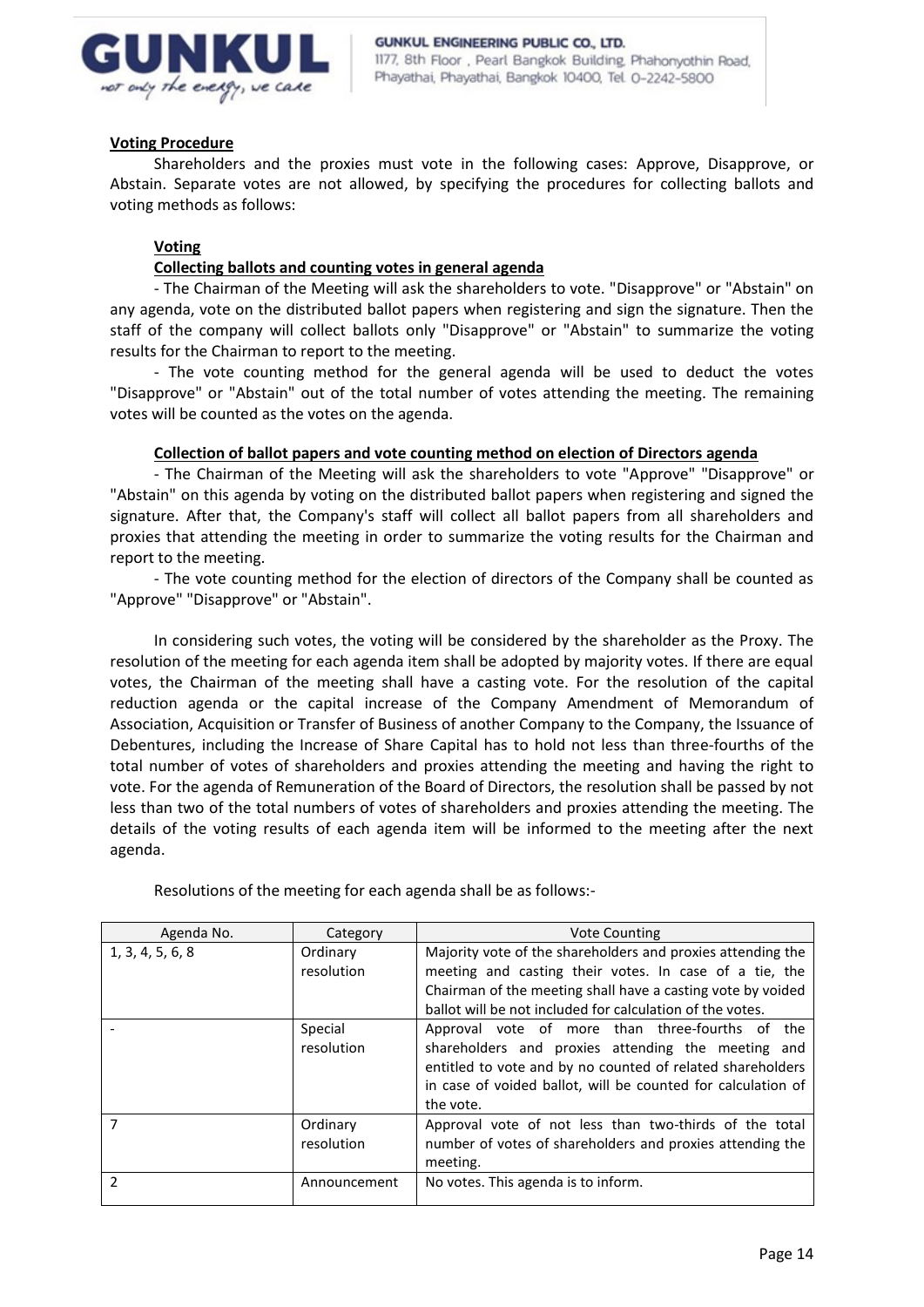

| Agenda No.   | Category                                           | <b>Vote Counting</b>                                                                                                                                                                                                                                                                                                                                                                                                                            |
|--------------|----------------------------------------------------|-------------------------------------------------------------------------------------------------------------------------------------------------------------------------------------------------------------------------------------------------------------------------------------------------------------------------------------------------------------------------------------------------------------------------------------------------|
| $9$ (If any) | Ordinary<br>resolution<br>or Special<br>resolution | Majority vote of the shareholders attending the meeting<br>and casting their votes. In case of a tie, the Chairman of the<br>meeting shall have a casting vote or Approval vote of more<br>than two-thirds of the total votes of the shareholders and<br>proxies attending the meeting or Approval vote of more<br>than three-fourths of the shareholders and proxies<br>attending the meeting and entitled to vote. (depending on<br>the case) |

## **Start of Meeting**

**Mr. Somboon Aueatchasai, Ph.D., Chief Executive Officer**, welcomed shareholders, proxies, representatives from the Thai Investors Association, representatives from legal advisors and auditors, then declared the number of shareholders present in person and by proxy as follows:-

| <b>Shareholders</b> | 52 persons  | representing             | 335,309,992 shares   |
|---------------------|-------------|--------------------------|----------------------|
| <b>Proxies</b>      |             | 375 persons representing | 5,722,319,538 shares |
| Total               | 427 persons | representing             | 6,057,629,530 shares |

Equal to 68.1971% of the total 8,882,530,794 issued and sold shares of the Company, which constituted a quorum according to Article 27.

**Mr. Gunkul Dhumrongpiyawut, Ph.D., Chairman of the Board**, has assigned Miss Sopacha Dhumrongpiyawut, Director and Chairman of the Executive Committee presided over the meeting and gave an opening speech at this meeting.

**Miss Sopacha Dhumrongpiyawut, Chairman of the Executive Committee** had made an opening at the meeting as follows:

Due to the unprecedented challenges of the company's unprecedented COVID-19 pandemic, businesses around the world are affected, the global economy is facing a severe crisis. The Company has closely monitored, assessed the situation and has established various measures to prevent risks because the Company attaches great importance to the health and safety of its employees.

However, in the past 2021, the Company has invested in the hemp and cannabis business under the easing of the category 5 drug laws, creating a significant opportunity for the Company, with CBD extracted from the cultivation and extraction of hemp inflorescences for therapeutic use in beverage and cosmetic products; as well as, the tendency to be alert in taking care of the health of Thai people is an important condition in driving the Company into this business. Including the restructuring of the Company's business to create an important new S-Curve of the Company, which is an important mission that must be driven to deliver and comply with the plans that have been set.

The Company has restructured its business by dividing into 5 main categories as follows:

- 1) High Voltage Equipment Business which is the original business of the Company.
- 2) Ecosystem Business Platform & Innovation Business, which the Company currently has a platform for trading these products via [www.godungfaifaa.com,](http://www.godungfaifaa.com/) which the Company has cooperated with SCB10X, and a platform called "VOLT" that is responsible for matching quality rooftop solar installers to customers that interested in saving electricity costs.
- 3) Renewable Energy Business, which the Company has projects in both the private and public sectors, including the solar roof business under the brand name "Groof".
- 4) Engineering and Turnkey Business, which the Company plans to bring Gunkul Power Development Company Limited to be listed on the Stock Exchange of Thailand around the beginning of 2023.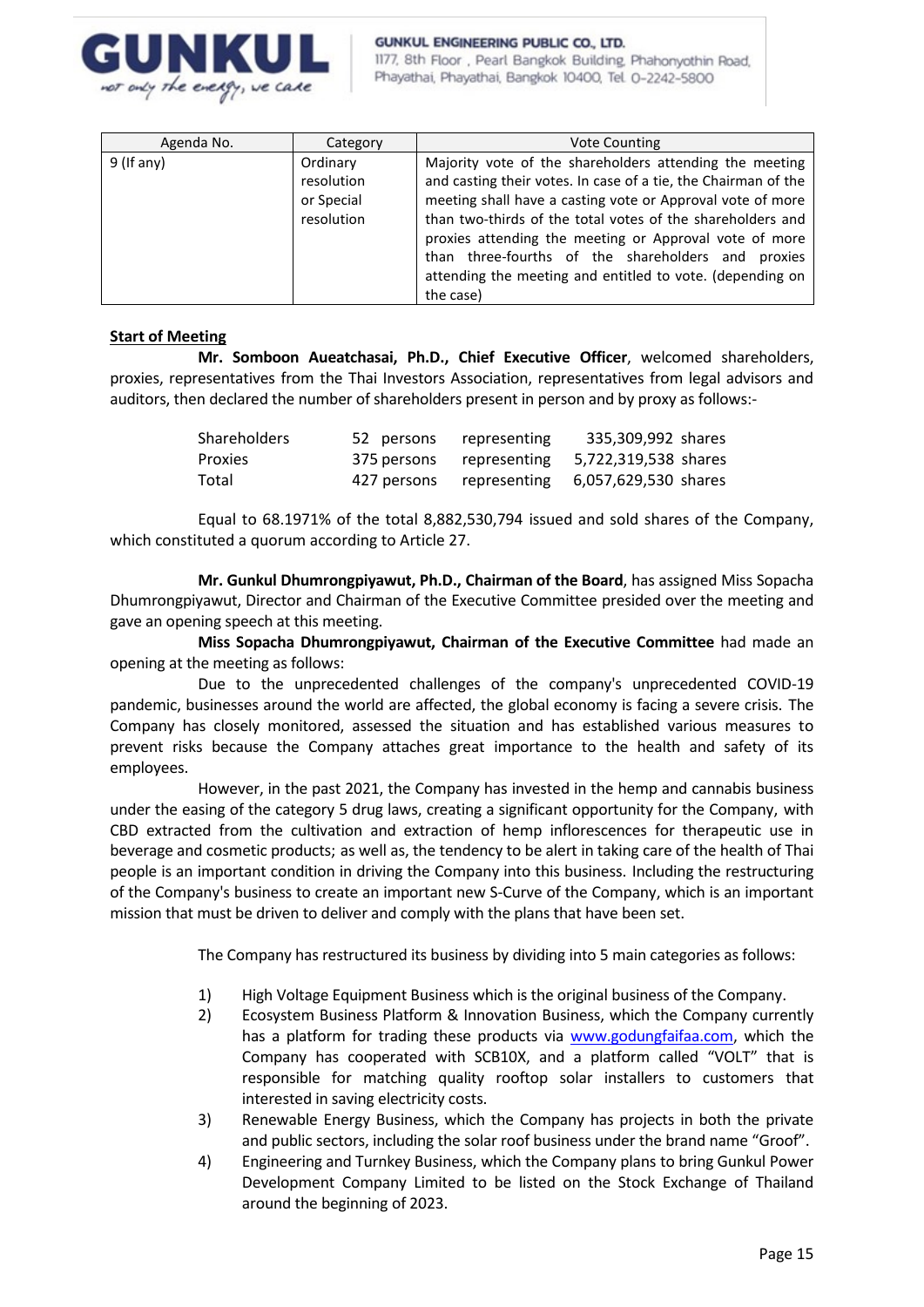

5) Hemp and cannabis business, which the Company has started to operate such business since the beginning of 2021

For key strategies in 2022, the Company will aim to grow by collaborating with important business partners and supporting each other, such as Origin Property Public Company Limited, Jay Mart Group Public Company Limited and SCBX by Siam Commercial Bank Public Company Limited etc.

The Company continues to be able to operate its business with strong and uninterrupted growth; as a result, the operating profit of the Group continues to grow steadily for the  $8<sup>th</sup>$  year in a row. Also, the Company continues to set a business growth target of at least 20% over the next 3 years from the proportion of using renewable energy.

On behalf of the Board of Directors, executives and employees, I would like to thank the shareholders and those who have played an important role in building the success and pride of the Company that you have always believed and trusted. The company will continue to focus on business development and adapt in today's fast-changing world in order to be ready for the opportunities and challenges that will arise, by adhering to the principles of sustainable development in order to create maximum benefits for all stakeholders in a balanced way, this is a part that will lead the Thai society to sustainable progress. The Company also would like to give encouragement and concern to everyone who is determined to sacrifice in the fight against the COVID-19 epidemic situation so that we can get through this crisis together.

The chairman of the meeting assigned Mr. Somboon Aueatchasai, Ph.D., Director, Chief Executive Officer and Secretary of the Board to proceed with the meeting agendas.

**Mr. Somboon Aueatchasai, Ph.D., Chief Executive Officer** invited Mr. Kongkoch Yongsavasdikul, a legal advisor from Kudun and Partners Co., Ltd. to inspect the vote counting as an independent party. A representative of minority shareholders was also invited to inspect the vote counting, with Mr. Aree Bangcharoensuk as a representative from minority shareholders in this time. Also, Ms. Thitima Boonprasert, representative of the Shareholders' Right Protection Volunteer Club from the Thai Investors Association (TIA).

Since  $17<sup>th</sup>$  November 2021 until  $31<sup>st</sup>$  January 2022, the Company sent a letter of notification for the opportunity to shareholders to propose the agenda of the 2022 Annual General Meeting of Shareholders in advance, and also specify the criteria that the Company had set for proposing the agenda to the shareholders in general, which has been disseminated through the website of the Stock Exchange of Thailand and the Company's website, which no one proposed to the meeting for consideration by the Board of Directors in order to set the agenda for this general meeting of shareholders. Therefore, the Company would like to present the following meeting agendas:-

# **Agenda 1 To consider and approve the Minutes of the 2021 Annual General Meeting of Shareholders**

**Mr. Somboon Aueatchasai, Ph.D., Chief Executive Officer**, proposed the Meeting to approve the Minutes of the 2021 Annual General Meeting of Shareholders held on Wednesday, 28<sup>th</sup> April 2021. A copy of it was submitted to the Stock Exchange of Thailand and Department of Business Development, Ministry of Commerce, within the submission period required by law. The same was posted on the Company's website [www.gunkul.com](http://www.gunkul.com/) whereas a copy of the Minutes of that Meeting was also attached to the Notice of the Meeting sent earlier to the shareholders as per attachment 1, page 10 – page 36. The Board of Directors' Meeting has considered that the Minutes were reported precisely and correctly, therefore, requested the Meeting for further approval.

**Mr. Somboon Aueatchasai, Ph.D., Chief Executive Officer,** gave an opportunity for the shareholders to ask questions or express opinions, which there was no shareholder asking or would like to edit the minutes of the 2021 Annual General Meeting of Shareholders.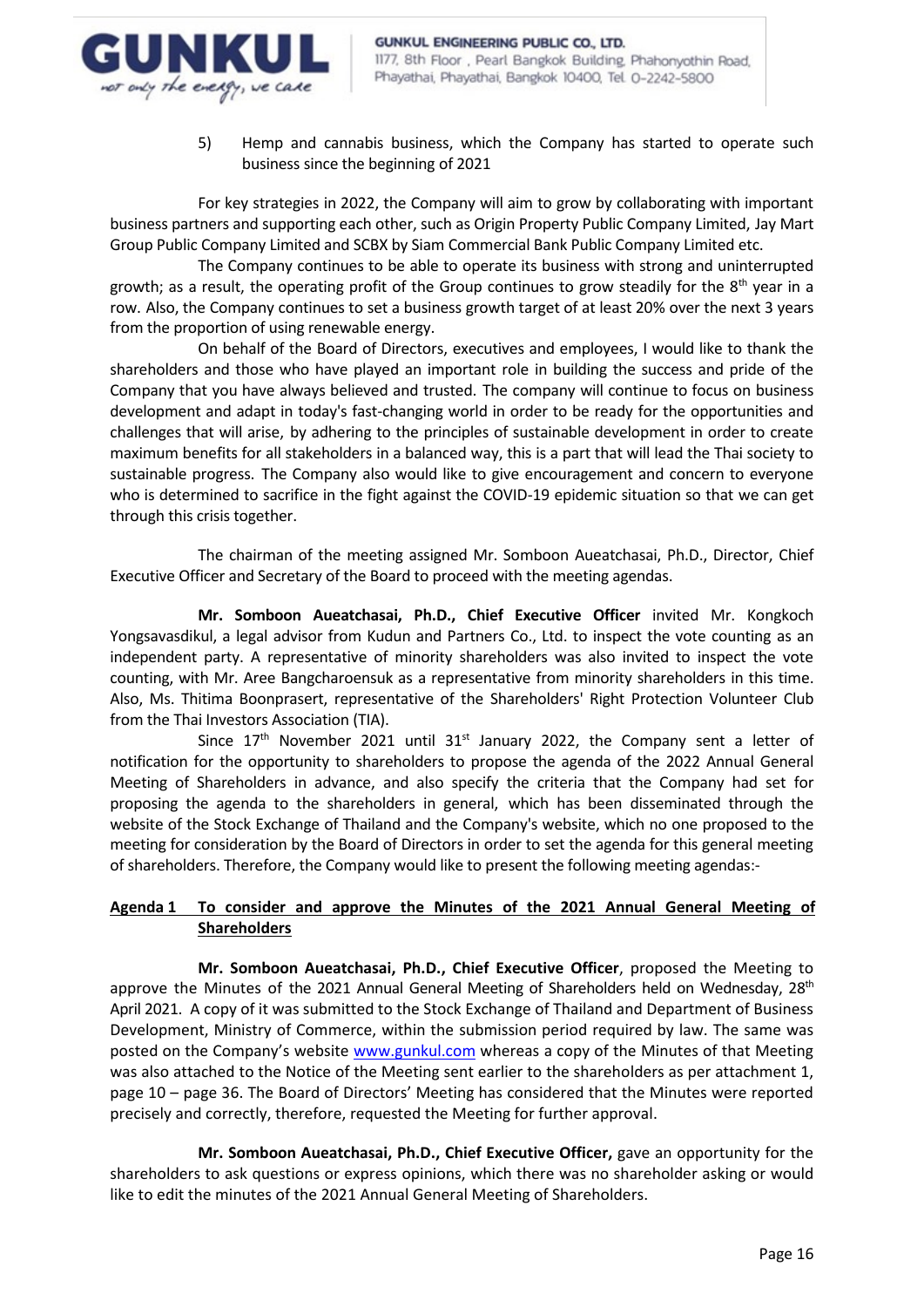

**Miss Sopacha Dhumrongpiyawut, Chairman of the Executive Committee**, informed the shareholders' meeting that from the opinion of the Board of Directors, it was considered that this report was completely and correctly recorded and agreed to propose to the shareholders' meeting to consider and certify the minutes of the 2021 Annual General Meeting of Shareholders, therefore proposing to the meeting for consideration. In this agenda, the votes will be counted by the majority votes of the shareholders and proxies who attend the meeting and cast their votes. If there is a tie, the chairman of the meeting shall have an additional vote as the deciding vote.

Resolution The Meeting had thoroughly considered and by a majority of the votes of shareholders attending the meetings and casted the votes on approval of the minutes of the 2021 Annual General Meeting of Shareholders which was held on Wednesday, 28<sup>th</sup> April 2021 as following result:

> There were 449 shareholders attending the meeting in total amount of shares. 6,061,251,869 shares.

> (In this agenda, there were 22 additional shareholders that attending the meeting after the meeting was started.)

| <b>Shareholders</b> | Number of Votes | Percentage |
|---------------------|-----------------|------------|
| Approved            | 6,061,236,269   | 100.0000   |
| Disapproved         |                 | 0.0000     |
| Total               | 6,061,236,269   | 100.0000   |
| Void Ballot *       |                 |            |
| Abstain *           | 15,600          |            |

\* The said votes shall not be counted as a basis for the calculation of votes.

# **Agenda 2 To consider and acknowledge 2021 Annual Performance Report**

**Mr. Somboon Aueatchasai, Ph.D., Chief Executive Officer**, reported to the meeting to acknowledge the 2021 Annual Performance Report (Management Discussion and Analysis) according to the Company's Articles of Association, Clause 29 and Clause 42, require the Company to report the results of its operations in the past year to the 2022 Annual General Meeting of Shareholders. The details are shown in Attachment No. 2 (Annual Registration Statement/ 2021 Annual Report (Form 56-1 One Report) which can be downloaded from the QR Code, page 37), by summarizing the performance of the Company for the year 2021 as follows:

| March     | TRIS Rating Company Limited has upgraded the corporate credit to the Company from                    |
|-----------|------------------------------------------------------------------------------------------------------|
|           | BBB level to BBB + level, and raising the rating of the unsubordinated, unsecured bonds from BBB-    |
|           | level to BBB level.                                                                                  |
| April     | The Company approved the cannabis business plan and approved the establishment of a company          |
|           | to support such business operation. The establishment of the company will be held in the form of a   |
|           | holding company, with an initial registered capital of THB 50,000,000.00 and 2 subsidiaries.         |
| May       | The Company paid cash dividends for the year ended December 31, 2020 at the rate of THB 0.182        |
|           | per share, totaling cash dividend payment not exceeding THB 1,600,000,000.00 on May 24, 2021.        |
| July      | Future Energy Corporation Company Limited ("FE"), a subsidiary of the Company, jointly established   |
|           | a joint venture company with Origin Energy Company Limited, a subsidiary of Origin Property Public   |
|           | Company Limited ("ORI"), with a registered capital of THB 1,000,000.00 to jointly develop and invest |
|           | in projects to sell electricity from solar rooftop, EV charger, and parity energy trading in         |
|           | condominiums and villages that Origin Energy and or its affiliates are the developers, construction, |
|           | and management companies.                                                                            |
| September | The Company paid an interim dividend for the half-year performance from January 1, 2021, to June     |
|           | 30, 2021, by paying cash dividends at the rate of THB 0.06 per share, totaling cash dividend payment |
|           | not exceeding THB 535,000,000.00 on September 9, 2021.                                               |
| October   | The Company invested 50 percent in THCG Group Company Limited ("THCG") with a value of THB           |
|           | 250,000,000 through an investment by G.K. Hemp Group Company Limited ("GKHG") (a subsidiary in       |
|           | which the Company holds 100 percent of the shares), resulting in THCG being a joint venture          |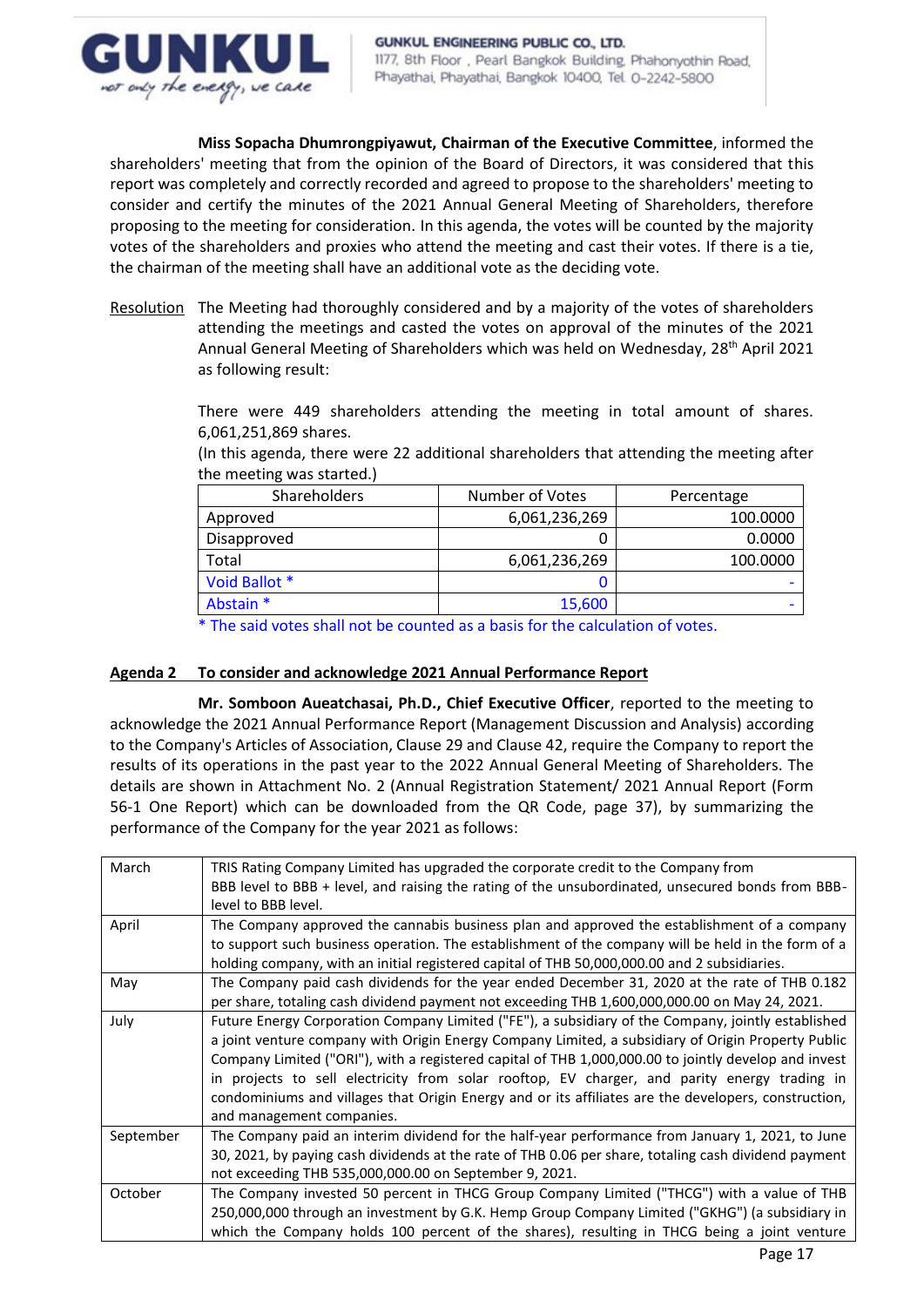

|          | company to operate hemp and cannabis cultivation businesses for distribution, including production<br>and selling products that are derived from hemp and cannabis.                                                                                                                                                               |
|----------|-----------------------------------------------------------------------------------------------------------------------------------------------------------------------------------------------------------------------------------------------------------------------------------------------------------------------------------|
|          | G.K. Smart Farming Company Limited, a subsidiary of the Company, has been considered for<br>approval for a license to import narcotics of category 5, specifically hemp, from the Food and Drug<br>Administration for commercial or industrial purposes. The type of hemp that is licensed is the seeds                           |
|          | from the United States of America.                                                                                                                                                                                                                                                                                                |
| December | G.K. Smart Farming Company Limited, a subsidiary of the Company, has been considered for<br>approval for a license to produce (plant) narcotics of category 5, specifically hemp, by the Food and<br>Drug Administration for commercial or industrial purposes. The planting pattern is a general planting<br>plant (Greenhouse). |

The Company's total revenues shown in the consolidated financial statements amounted to 9,868 million baht, an increase of 1,157 million baht or 13.28%, compared to the same period of the previous year showing revenue from the Company's core business totaling 8,711 million baht. This is excluding special gains from disposal of investments in subsidiaries and gains from negotiating purchase prices in 2020.

Revenue from sales of electricity and the price increase in the purchase of electricity shown in the consolidated financial statements for the year ended  $31<sup>st</sup>$  December 2021, showing the amount of 4,760 million baht, compared to the same period last year, showing the amount of 4,093 million baht, an increase of 667 million baht or an increase of 16.30%.

The Company and its subsidiaries had total assets as of  $31<sup>st</sup>$  December 2021 representing 42,485 million baht, compared to total assets as of 31<sup>st</sup> December 2020, showing the amount of 46,032 million baht, a decrease of 3,547 million baht or a decrease of 7.71%, caused by from the disposal of investments resulting in a decrease in the number of assets.

EBITDA of the Company showing 4,735 million baht, an increase of 1,162 million baht or 32.52% compared to the same period last year, showing 3,573 million baht.

The Company has overall operating results for the year ended  $31<sup>st</sup>$  December 2021, with profits attributable to the Company which turned out to be net profit of 2,252 million baht, an increase of 1,064 million baht or an increase of 89.56%, compared to the same period of the previous year showing revenue from the Company's core business totaling 1,188 million baht. As a result, the earnings per share of the Company in 2021 was at 0.25 baht per share, compared to earnings per share as of 31<sup>st</sup> December 2020, showing 0.39 baht per share.

At present, the Company has a capacity of 645 megawatts, whether it is renewable energy in the form of solar energy or wind energy, both in Thailand and abroad, including the solar rooftop project in the form of Private PPA.

However, from the adjustment of Thailand's new Power Development Plan (PDP 2022) to increase the proportion of clean energy in the system, this will increase the production capacity of the purchase of electricity by 1,500 megawatts for the wind project.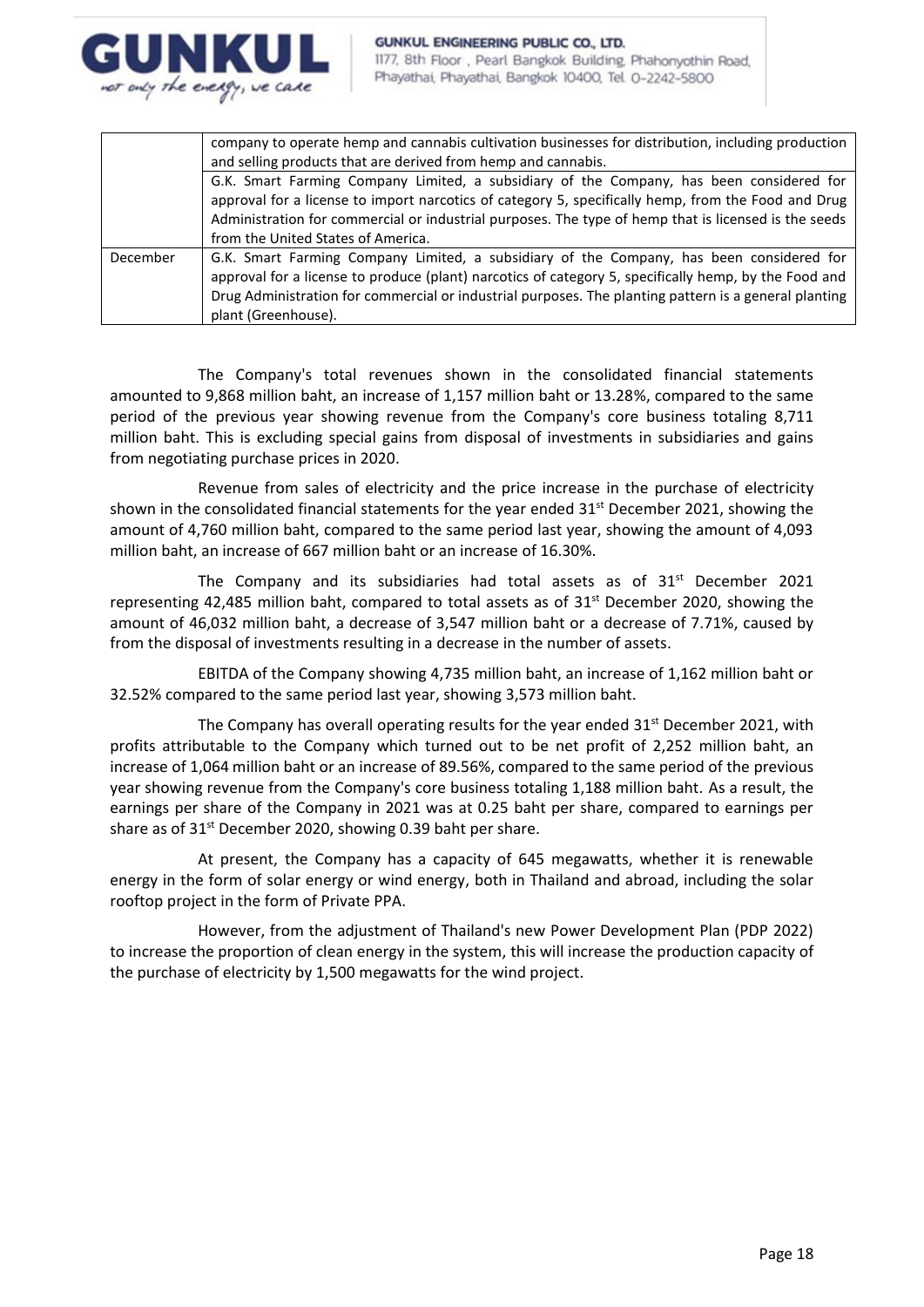

As for the awards and achievements that the Company received in the past 2021 are as

follows:



In addition, the value of the Company's shares as of the 2021 shareholders' meeting date has increased from 2.56 baht to 5.90 baht on the date of the 2022 shareholders' meeting, or an increase of 132%. Meanwhile, the SET and ENERG index accounts have increased slightly at 11% and 7%, respectively in 2021, indicating that in the past year the Company's share price has increased slightly.



As for the important strategies that the Company is preparing to operate in 2022, is to prepare to bring the construction business to be listed on the Stock Exchange of Thailand in late 2022 to early 2023 through Gunkul Power Development Company Limited, which has a subsidiary named Future Electrical Control Company Limited in order to support further growth opportunities by being appointed Kingsford Securities Company Limited to act as a financial advisor (FA), which is currently in the process of restructuring the company. This is expected to be able to register as a public company around the 3rd quarter of 2022.

As for the new S-curve hemp business, the Company has started to gradually plant the first batch of hemp. Also, the inflorescences are expected to be cut by May; as well as, the expected extraction permit will be obtained in May in order to prepare for extraction of 200 kg of CBD per day.

For this agenda, the Company would like to report the result of operations in relation to good corporate governance and the becoming a member of the Private Sector Collective Action Coalition Against Corruption which the Chairman of the Good Corporate Governance Committee will be the person who presented the information to the meeting for further information.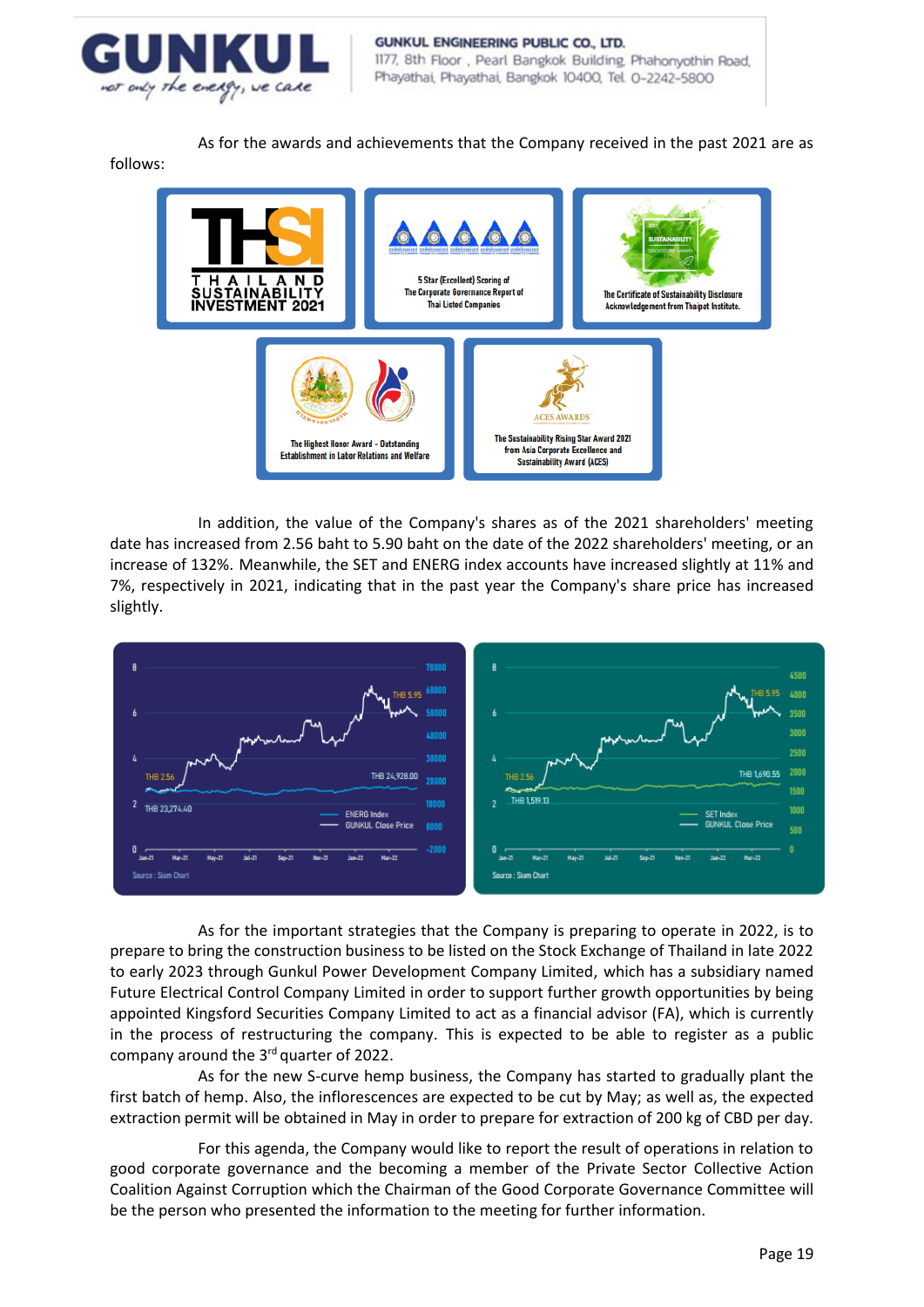

**Mr. Somchai Trairatanapirom, Chairman of the Good Corporate Governance Committee**, presented the information to the meeting to acknowledge the results of good governance practice as follow;

From the performance of the Company's good corporate governance and anticorruption practices in the past year, The Good Corporate Governance Committee has promoted and supported the corporate governance process to be in accordance with the criteria and create sustainability for the organization, which can be summarized the work in the year 2021 as follows:

## • **Joining the Thai Private Sector Collective Action Coalition Against Corruption**

The Company pays attention to Anti-Corruption and has been certified as a member of the Thai Private Sector Collective Action Coalition against Corruption since 2017. The Company has set up a practice guideline throughout the organization and in June 2021, the Company was certified as a CAC member for the second consecutive term from the Thai Private Sector Collective Action Coalition Against Corruption Committee. This demonstrates the Company's commitment to good corporate governance with its continuous progress.

In addition, the anti-corruption policy and whistleblowing or complaints are reviewed annually, whereby the Company has adopted a coordinated practice guideline to plan for educating those who involved. Also, there is a corruption risk assessment for personnel in the Company, including monitoring the results of various related reports.

## • **Good Corporate Governance "CGR" assessment results**

The Company is committed to implementing good corporate governance principles into practical implementation throughout the organization in a concrete way, resulting in the year 2021, the Company received an excellent corporate governance assessment ("CGR") with an excellent score of 97 points, compared to the assessment received in 2020 with an excellent score of 95, which the Company has received the award for excellent level continuously for 5 years in a row.

In 2020, the Company also received an ASEAN award under the 2019 ASEAN Corporate Governance Scorecard ("ACGS") program, the "ASEAN Asset Class Publicly Listed Companies Award", which was awarded to 135 ASEAN listed companies who scored 97.50 points or more, of which 42 are Thai listed companies, which is the largest in ASEAN. These things reflect the Company's good corporate governance and are an important encouragement that makes the Company determined to uphold the standard of business operations and continue to operate business to create value for stakeholders. The results of the project evaluation in 2021 will be announced in 2023.

# • **Quality assessment results of the 2021 Annual General Meeting of Shareholders**

In 2021, the Company received an excellent score of 100 points for the quality assessment of the annual general meeting of shareholders of the year 2021, compared with the score obtained in 2020 with an excellent score of 100 points. This shows that the Company has placed importance on the rights of shareholders and stakeholders as the top priority in conducting business of the Company.

# • **Establishing a plan to be in accordance with the CG Code**

In 2021, the Company has formulated a plan to be in accordance with the CG Code and in 2022, the said plan will be formulated as a concrete guideline to develop continuously.

As a result of this action, it reflects the overall development in good corporate governance of the Company continually, whereby the Company will strive to develop better corporate governance.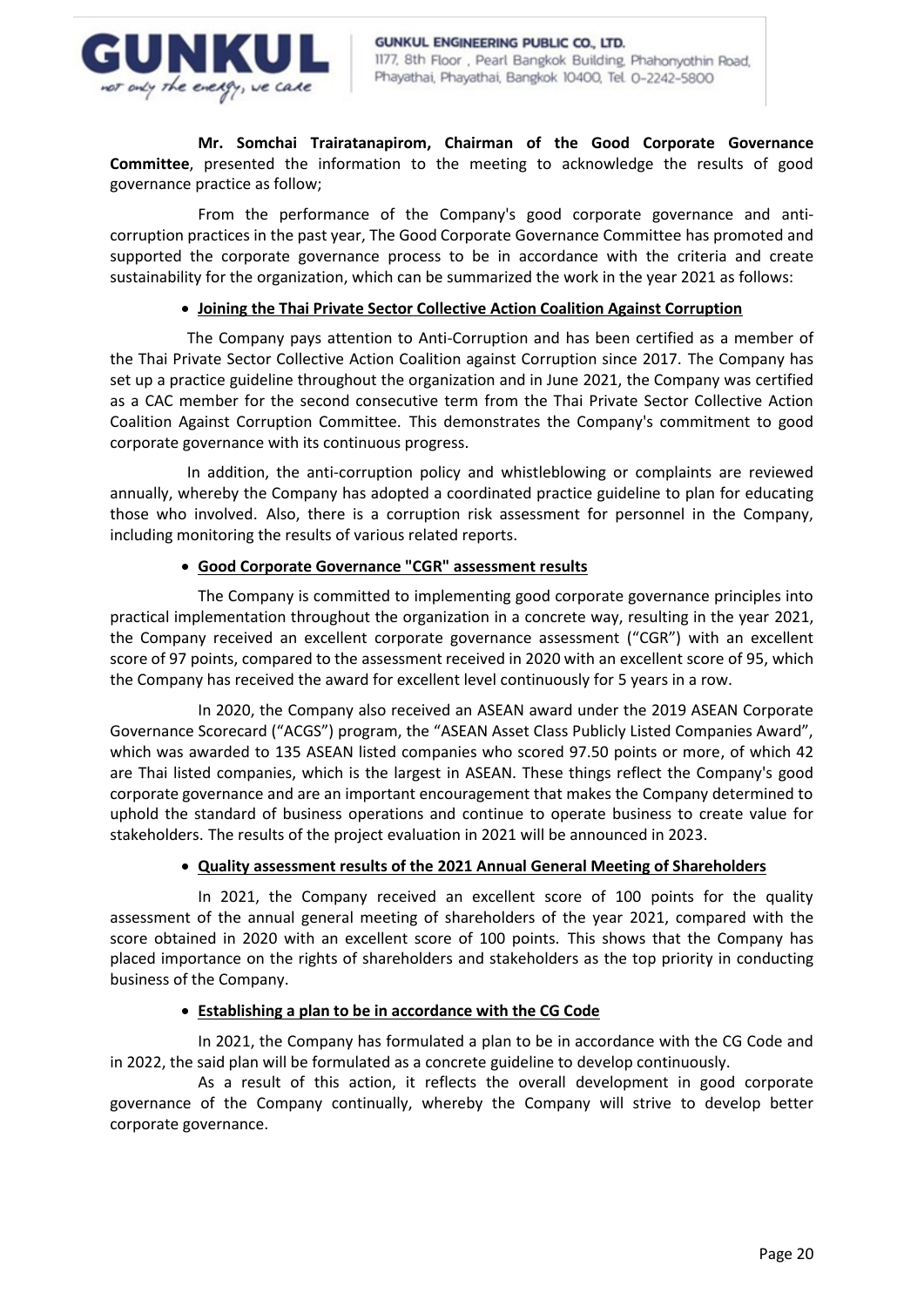

**Mr. Somboon Aueatchasai, Ph.D., Chief Executive Officer,** gave an opportunity for the shareholders to ask questions or express opinions, which there was no shareholder asking or would like to express any opinion in this agenda.

**Miss Sopacha Dhumrongpiyawut, Chairman of the Executive Committee**, informed the meeting that for agenda 2, the Board of Directors has considered that it was appropriate to present the Company's performance report in the year 2021 to the meeting for acknowledgment. Since this agenda is for acknowledgment; therefore, there is no need for a resolution from the shareholders' meeting.

Resolution The Meeting by 449 shareholders attending to the meeting which was equal to 6,061,251,869 shares acknowledged the 2021 Performance of the Company.

## **Agenda 3 To consider and approve the Financial Statements year ended 31st December 2021**

**Mr. Somboon Aueatchasai, Ph.D., Chief Executive Officer**, proposed to the meeting, in order to comply with the Public Limited Company Act Objective In order to comply with Public Limited Company Act B.E. 2535, Section 112 – Section 114 and Item 29 and Item 42 – Item 44 of the Article of Association, the Company conducted Financial Statements as of 31<sup>st</sup> December 2021 which was audited by the Auditors that had Certified Public Accountant. Thus, the Company proposed the 2021 Financial Statements to the Meeting to consider approval. The Company's 2021 Financial Statement was as provided in Attachment No. 2 (which can be downloaded from the QR Code, page 37), which was delivered to the shareholders together with the notice of this meeting. In addition to the clarification of the Company's financial statements through the summary of the Company's 2021 operating results in Agenda 2 above contains the key content of the financial statements that request additional clarification as follows:

As for the consolidated and separate financial statements of Gunkul Engineering Public Company Limited and its subsidiaries (the "Group") and of Gunkul Engineering Public Company Limited (the "Company"), respectively, has been audited by Mr. Waiyawut Kosamarnchaiyakij, Certified Public Accountant (Thailand) No. 6333 from KPMG Phoomchai Audit Ltd. which comprise the consolidated and separate statements of financial position as of  $31<sup>st</sup>$  December 2021, and expressed the unqualified opinion that the accompanying consolidated and separate financial statements present fairly, in all material respects, the financial position of the Group and the Company, respectively, as at 31<sup>st</sup> December 2021 and their financial performance and cash flows for the year then ended in accordance with Thai Financial Reporting Standards (TFRSs). There are important matters in the audit, which can be summarized as follows:

> • Subject to the testing of the impairment of goodwill, investments in subsidiaries and investments in associates and joint ventures

For goodwill of funds in subsidiaries, associated companies and other joint ventures were not found any material indications of impairment. However, the Group should revisit the present value of cash flow that estimates annually, or when there is a significant change in assumptions to determine the appropriate recognition of impairment.

Subject to the revenue and construction costs

The project management and the project engineers have to use discretion in estimating construction costs that are expected to occur from the beginning until the work is completed according to the contract on a regular quarterly basis.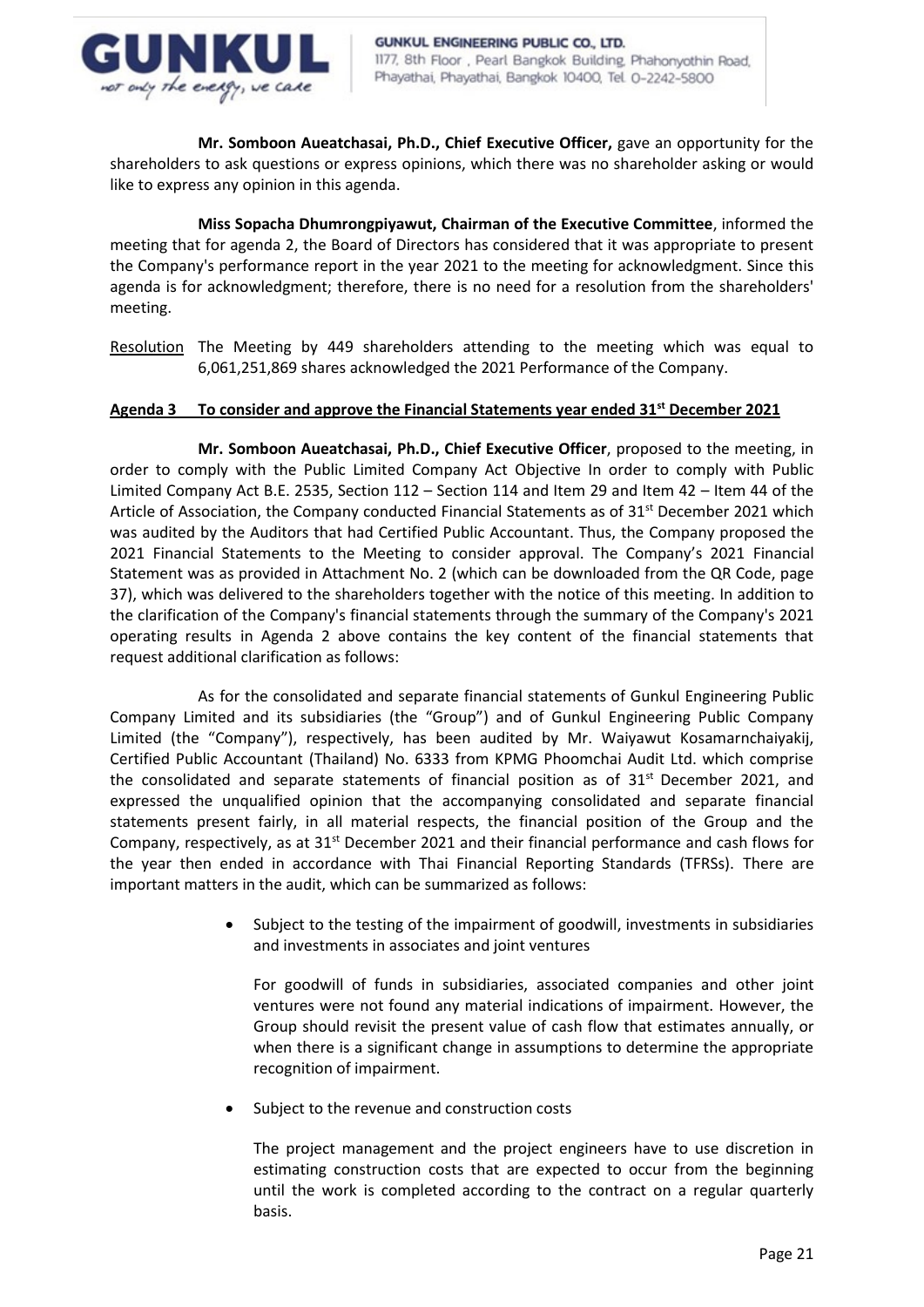

The explanations of the statements of financial position, total assets and liabilities, as well as revenues, and notes to the financial statements have been clarified at the time of reporting the Company's operating results for the year 2021 as appeared in Agenda 2, including as shown in the financial statements of the Annual Registration Statement 2021 (Form 56-1 One Report).

**Mr. Chongrak Rarueysong, Ph.D., Chairman of the Audit Committee,** has informed the meeting that the Audit Committee reviewed the Company's financial statements and financial reports for the year ended  $31<sup>st</sup>$  December 2021, which has been inspected and commented by the auditor of KPMG Phoomchai Audit Ltd. carefully, correctly and sufficiently disclosed, by discussing with external auditors and the management of the Company on the issue of accuracy, reliability and in accordance with generally accepted accounting standards for sufficient and timely disclosure of information. According to the review, it is agreed to propose to the meeting of the Board of Directors for approval which the Board of Directors has resolved to propose to the shareholders' meeting to consider and approve the Company's financial statements for the year ended 31<sup>st</sup> December 2021.

**Mr. Somboon Aueatchasai, Ph.D., Chief Executive Officer**, gave an opportunity for the shareholders to ask questions or express opinions about the Company's financial statements for the year ended 31<sup>st</sup> December 2021 which can be summarized as follows:

> Pol.Col.Sermkiat Bamrungpruek, shareholder attending in person, submitted her queries as follows:

- 1. As for Agenda 2, to acknowledge the Company's operations in the year 2021, it shows that the Company's business is interesting and sustainability in the future as it is a business related to renewable energy; as well as, the development of the hempmarijuana business. In this section, I would like to know which agency that the income will gain from this business, whether it is a contract with the government only or including the private sector, also the current market price.
- 2. As for Agenda 5, to consider and approve of the allocation of comprehensive profits from the Company performance for the year ended  $31^{st}$  December 2021 and dividend payment (if any). The Company should not specify the word "if any", as it should only be stated in the event of accumulated losses.

Mr. Somboon Aueatchasai, Ph.D., Chief Executive Officer, replied to the query as follows:

- 1. For the first question, the Company will clarify at the end of the meeting, so that the shareholders can receive complete information.
- 2. The reason why the word "if any" has to be specified in Agenda 5, is because in that agenda it must be approved by the shareholders first before the Company can proceed to pay dividends.

Mr. Basant Kumar Dugar, shareholder attending in person, submitted her queries as follows:

1. According to the cash flow data from the Company's operations, it can be seen that the figure that increased from 3,574 million baht to 4,484 million baht, demonstrating the ability to find cash from operations to use in run a business

In addition, the Company and its subsidiaries have current liabilities of 9,053 million baht, but the current assets showing the amount of 7,566 million baht. However, this has to look at the portion that due within 1 year.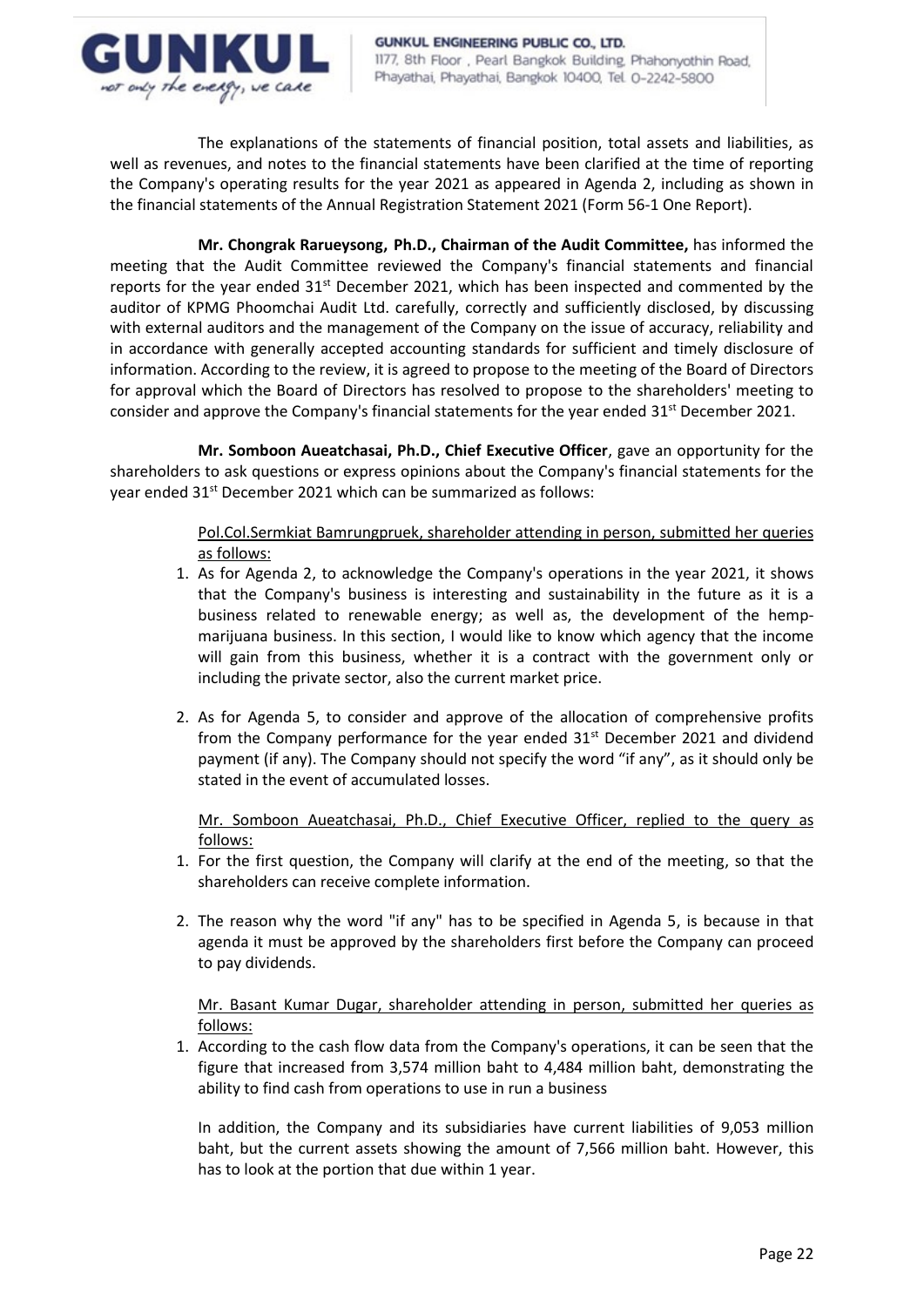

2. As for the impact of the exchange rate that is currently incurred in the exchange rate that is still pending in the Company's financial statements for the part that has already been invested, what impact does it have on the Company?

Mr. Somboon Aueatchasai, Ph.D., Chief Executive Officer, replied to the query as follows:

1. For the first question, most of the cash that received, the Company has used for investments including the purchase of debt securities that appears to be cash, which remains about 1,728 million baht for the year ended 31<sup>st</sup> December 2021.

As for the part that due within 1 year is the case of long-term loans and debentures, which the Company has prepared to refinance the existing debentures by issuing new debentures. Thus, there is no effect on cash flow in the Company's operations in any way.

As for the long-term loan that due within 1 year at the amount of 1,671 million baht is a part of the Project Finance for the wind project that still has normal operating income.

2. As the Japanese yen's value dropped to 0.27 baht per 1 yen, it can be seen that under the control of the same business, the shareholders' equity that shown in the financial statements is not a real loss. Due to the fact that the Company has invested in a longterm solar project in Japan with a contract period of up to 20 years, which at present, the period has only passed 3-4 years. It shows that the current fluctuation exchange rate does not affect the Company's financial statements in any way. However, the auditor still has to emphasize to be up-to-date, as it appears in the shareholders' equity, not in the income statement.

**Miss Sopacha Dhumrongpiyawut, Chairman of the Executive Committee,** informed the meeting that, from the opinion of the Board of Directors, it is considered appropriate to propose that the shareholders' meeting consider approving the audited financial statements for the year ended 31<sup>st</sup> December 2021 and express opinions from the auditor of KPMG Phoomchai Audit Ltd., which has been approved by the Audit Committee then proposed the Meeting that an approval hereunder must be the majority vote of the total votes of the shareholders and proxies attending the Meeting and casting their votes. If there is a tie, the chairman of the meeting shall have an additional vote as the deciding vote.

Resolution The Meeting approved by a majority of the votes of shareholders attending the meetings and casted the votes on the Financial Statements as year ended of  $31<sup>st</sup>$ December 2021, which had been reviewed by the Audit Committee and the Board of Directors, and audited by the auditor. The result of vote was as following:

> There were 469 shareholders attending the meeting in total amount of shares. 6,061,488,159 shares.

| (In this agenda, there are 20 more shareholders that attending the meeting than the |  |  |  |  |  |
|-------------------------------------------------------------------------------------|--|--|--|--|--|
| previous agenda)                                                                    |  |  |  |  |  |

| Shareholders  | Number of Votes | Percentage |
|---------------|-----------------|------------|
| Approved      | 6,061,488,159   | 100.0000   |
| Disapproved   |                 | 0.0000     |
| Total         | 6,061,488,159   | 100.0000   |
| Void Ballot * |                 |            |
| Abstain *     |                 |            |

\* The said votes shall not be counted as a basis for the calculation of votes.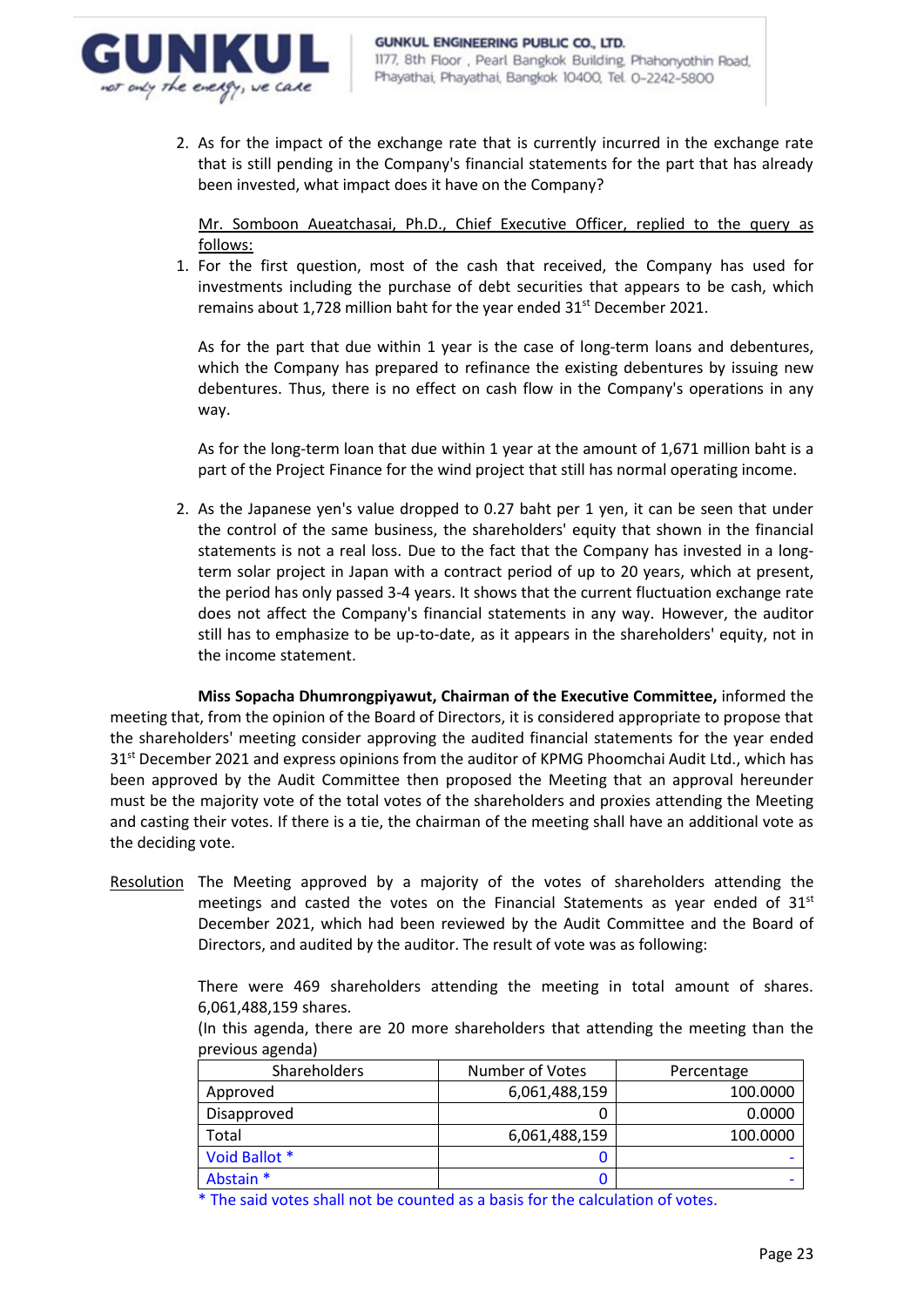

# **Agenda 4 To consider and approve the determination of criteria for the dividend payment from the Company's performance for the year ended 31st December 2021 and the retained earnings of the Company**

**Mr. Somboon Aueatchasai, Ph.D., Chief Executive Officer**, proposed the Meeting to consider and approve of the determination of criteria for the dividend payment from the Company's performance for the year ended  $31<sup>st</sup>$  December 2021 and the retained earnings of the Company. The Company has a policy to pay a dividend of not less than 40% of net profit in the Company's separate financial statements after deducting corporate income tax, Legal reserve and other reserve. The Board of Directors has jointly considered the dividend payment for the year 2022 in **cash dividend** as detail in Attachment No. 3 Page 38.

According to the resolution of the Board of Directors meeting to propose the shareholders' meeting to set the criteria for dividend payment for the year 2022 from the Company's performance for the year ended  $31^{st}$  December 2021 and the retained earnings of the Company by **paying in cash**. Therefore, the dividend payment policy will be used as a guide for Agenda 5 "To consider and approve of the allocation of comprehensive profits from the Company performance for the year ended  $31^{st}$  December 2021 and the retained earnings of the Company, and dividend payment (if any)"

**Miss Sopacha Dhumrongpiyawut, Chairman of the Executive Committee**, gave an opportunity for the shareholders to ask questions or express opinions, which there was no shareholder asking, therefore, it was proposed to the meeting for consideration as follow;

- 1. Payable in cash dividend from the Company's performance for the year ended  $31<sup>st</sup>$ December 2021 and the retained earnings of the Company. The dividend payment rate is in accordance with the Company's policy, with not less than 40% of net profit according to the Company's separate financial statements after deducting corporate income tax, Legal reserve and other reserve.
- 2. The dividend payment criteria will be used as a guideline for considering **Agenda 5** "To consider and approve of the allocation of comprehensive profits from the Company performance for the year ended  $31<sup>st</sup>$  December 2021 and the retained earnings of the Company, and dividend payment (if any)".

An approval hereunder must be the majority vote of the total votes of the shareholders and proxies attending the Meeting and casting their votes. If there is a tie, the chairman of the meeting shall have an additional vote as the deciding vote.

Resolution The Meeting approved by a majority of the votes of shareholders attending the meetings and casted the votes on the determination of criteria for the dividend payment from the Company's performance for the year 2021 in form of cash dividend as presented. The result of vote was as following:

> There were 471 shareholders attending the meeting in total amount of shares. 6,061,488,330 shares.

> (In this agenda, there are 2 more shareholders that attending the meeting than the previous agenda)

| <b>Shareholders</b> | Number of Votes | Percentage |
|---------------------|-----------------|------------|
| Approved            | 6,061,488,330   | 100.0000   |
| Disapproved         |                 | 0.0000     |
| Total               | 6,061,488,330   | 100.0000   |
| Void Ballot *       |                 |            |
| Abstain *           | U               |            |

\* The said votes shall not be counted as a basis for the calculation of votes.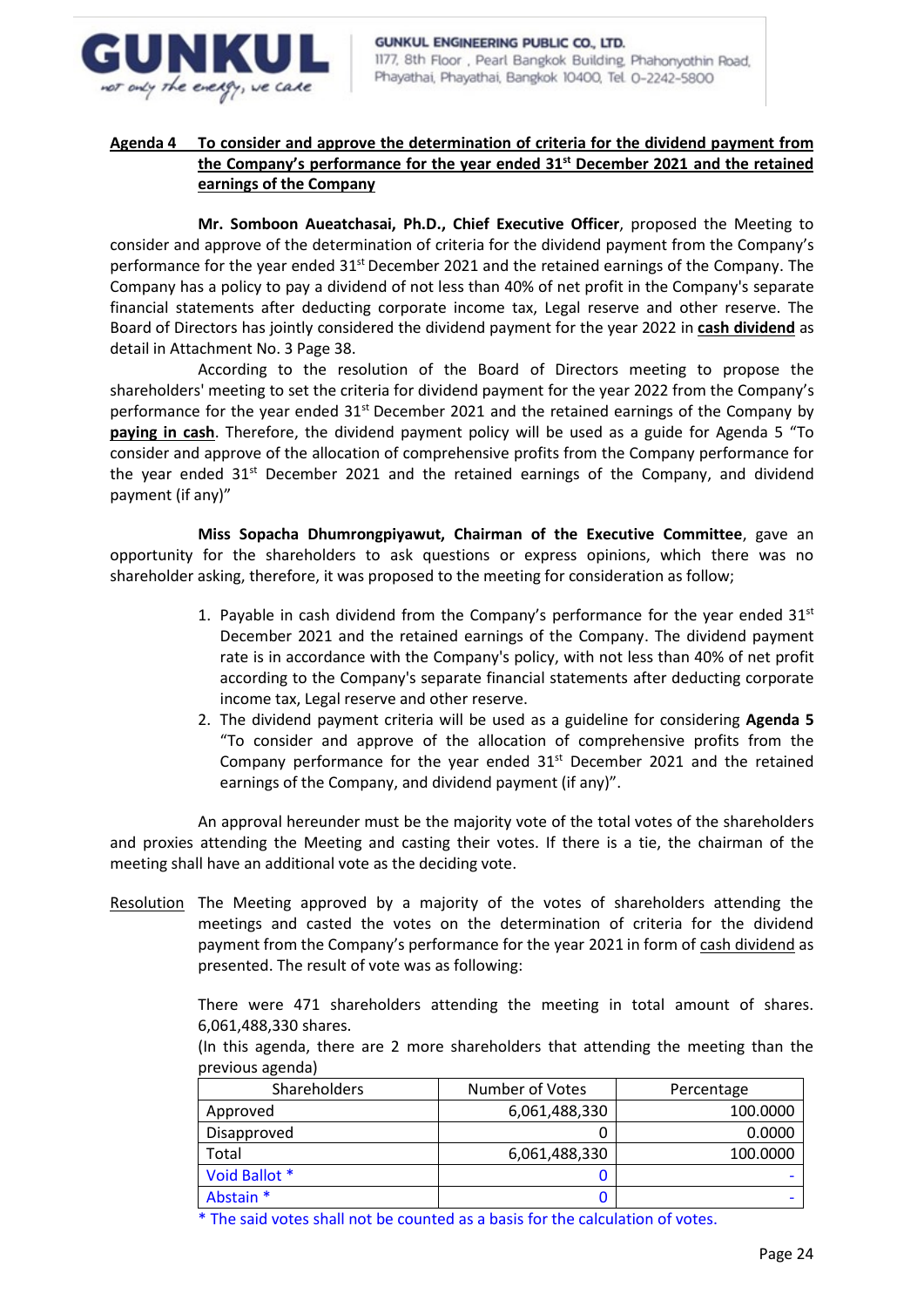

However, this policy would be as criteria of Agenda 5 "To consider and approve of the allocation of comprehensive profits from the Company performance for the year ended 31<sup>st</sup> December 2021 and dividend payment (if any)"

# **Agenda 5 To consider and approve of the allocation of comprehensive profits from the Company performance for the year ended 31st December 2021 and the retained earnings of the Company, and dividend payment (if any)**

**Mr. Somboon Aueatchasai, Ph.D., Chief Executive Officer**, proposed the Meeting to consider in accordance with Public Limited Companies Act B.E 2535 No. 116 and Item 38 of the Articles of Association, the Company must set aside legal reserve at least 5 percent of net profit deducted by accumulated net loss from previous year (if any) until legal reserve is more than or equal to 10% of registered capital unless the company has other regulations or laws requiring more reserves. Also, the Company has dividend payment policy of at least 40% payment of the net profit in the financial statements of the Company after tax, legal reserve and all the various reserves. However, the Company may pay dividend at a rate lower than the above-mentioned rate depends on necessity. The details were proposed to the meeting for approval of the allocation of the net profit from the operating results of the Company for the years ended  $31<sup>st</sup>$  December 2021 and the retained earnings of the Company, and dividend payment (if any) as detailed in Attachment page 39. The summary is as follows.

## **Allocation of legal reserve funds**

In order to comply with Section 116 of Public Limited Company Act B.E. 2535 and item 38 of the Articles of Association, the Company must allocate part of the annual net profit as reserve fund in an amount not less than 5% of the annual net profit less the sum of accumulated loss brought forward (if any) until the reserve fund amounts to be not less than 10% of the registered capital.

| Legal Reserve Fund<br>for the year ended<br>31 December |                       | Current registered<br>capital | $%$ of<br>registere<br>d capital | Legal reserve for the year<br>ended 31 December |                                                                        | Current registered<br>capital         | $%$ of<br>Registered<br>Capital |       |
|---------------------------------------------------------|-----------------------|-------------------------------|----------------------------------|-------------------------------------------------|------------------------------------------------------------------------|---------------------------------------|---------------------------------|-------|
| Year                                                    | Legal Reserve<br>Fund |                               |                                  | Year                                            | Allocate<br>profits for the<br>year as<br>additional<br>legal reserves | <b>Total of Legal</b><br>Reserve Fund |                                 |       |
|                                                         | (Baht)                | (Baht)                        | $(\%)$                           |                                                 | (Baht)                                                                 | (Baht)                                | (Baht)                          | (%)   |
| 2020                                                    | 2,220,632,743.50      | 2,220,632,743.50              | 10.02                            | 2021                                            | 10.02                                                                  | 222,559,000.00                        | 2,220,632,743.50                | 10.02 |

In the year 2021, the Company is not required to set additional legal reserve fund due to the current legal reserve fund is more than 10%, which is in accordance with the law; therefore, the current legal reserve fund is 222,559,000.00 baht, representing 10.02% of the registered capital at the end of the year 2021 as shown in the table above.

## **Dividend Payment**

The Board of Directors deems it appropriate to propose the Annual General Meeting of Shareholders to approve the dividend payment from the Company's operations for the year ended  $31<sup>st</sup>$  December 2021 and the retained earnings of the Company, in the part that does not pay corporate income tax due to tax exemption from a subsidiary company under the investment promotion certificate (This is the dividend received by the Company from a subsidiary company that is promoted by the Office of the Board of Investment. The Company is therefore exempted from having to include such income as income for corporate tax purposes) as details below;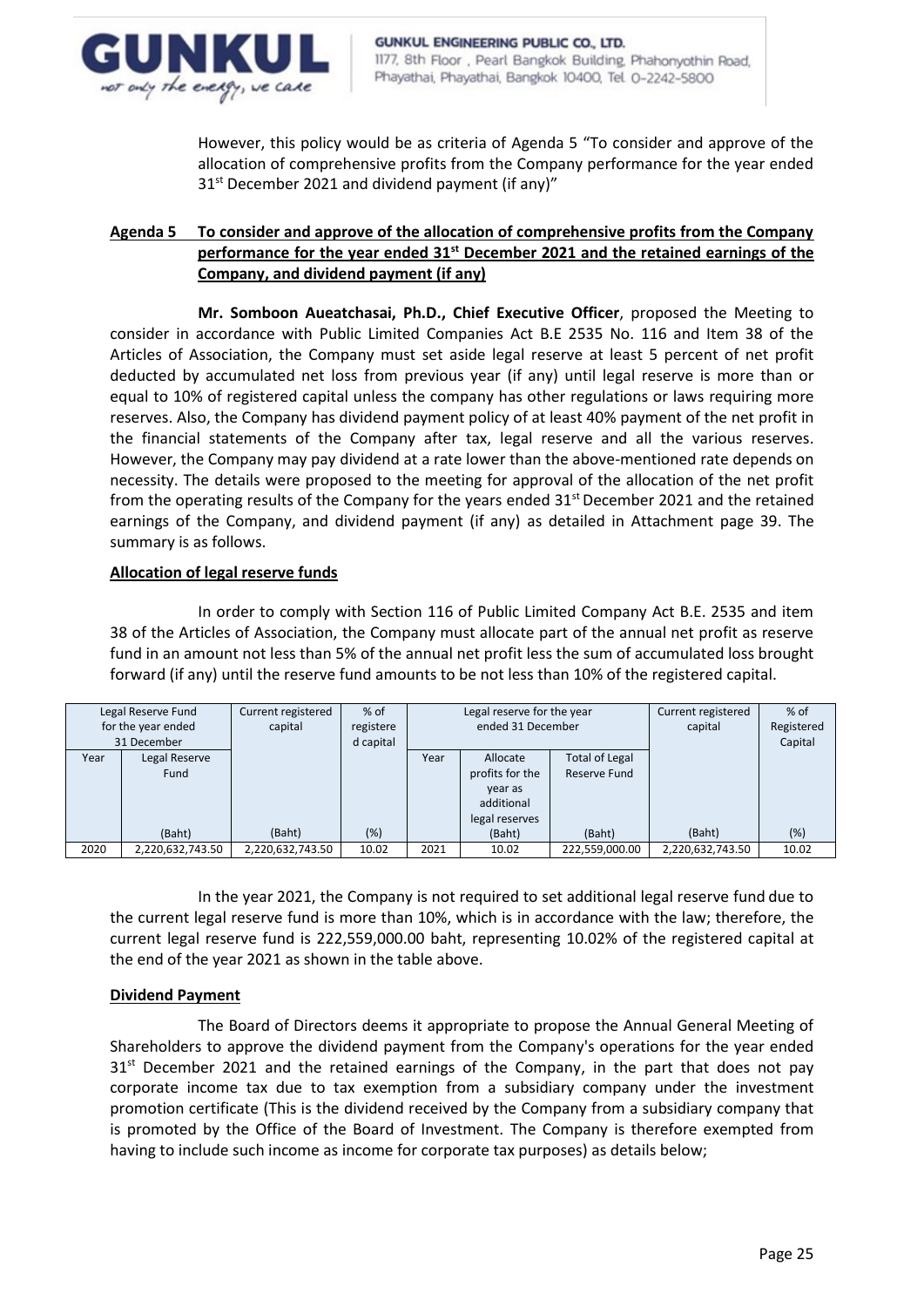

#### GUNKUL ENGINEERING PUBLIC CO., LTD.

1177, 8th Floor, Pearl Bangkok Building, Phahonyothin Road, Phayathai, Phayathai, Bangkok 10400, Tel. 0-2242-5800

|                                             |               | Propose to the meeting for<br>consideration |
|---------------------------------------------|---------------|---------------------------------------------|
| <b>Cash Dividend Payment:</b>               |               |                                             |
| Ratio of Cash Dividend Payment              | THB/Share     | 0.12                                        |
| Number of Shares Eligible for Cash Dividend | <b>Shares</b> | 8,882,530,974                               |
| <b>Total Amount of Cash Dividend</b>        | тнв           | 1,068,000,000.00                            |

The dividend payout ratio is 48.82% of the net profit according to the separate financial statements of the Company or 47.91% of the Company's consolidated financial statements and when including the interim dividend payment that the Company has already paid on 9<sup>th</sup> September 2021. The total dividend payment accounted for 73.28% of the net profit according to the separate financial statements or 71.91% of the net profit according to the consolidated financial statements, which is in accordance with the dividend payment policy of the Company not less than 40% of the net profit according to the separate financial statements of the Company. (The number of issued and paid-up shares at present is 8,882,530,974 which is the shares that entitled to receive dividends in the amount of 8,882,530,974 shares)

The determination of shareholders' list that entitled to receive cash dividend (Record Date) on  $6<sup>th</sup>$  May 2022. The date of exclude dividend (XD) is  $5<sup>th</sup>$  May 2022 and the cash dividend payment date is set within 23rd May 2022.

| Details of Cash Dividend and Stock Dividend in the past are as follows: |  |
|-------------------------------------------------------------------------|--|
|-------------------------------------------------------------------------|--|

| Details of Dividend Payment from the                          | Annual Performance of the Company |                          |                      |                     |                 |  |
|---------------------------------------------------------------|-----------------------------------|--------------------------|----------------------|---------------------|-----------------|--|
| Company's Performance                                         | 2021 (for considering)            | 2020                     | 2019                 | 2018                | 2017            |  |
| 1. Paid-up shares using for calculating                       | 8,882,530,974                     | 8,783,487,274            | 8,783,487,274        | 7,418,621,493       | 7,418,621,493   |  |
| dividends (shares)                                            | shares                            | shares <sup>1)</sup>     | shares <sup>1)</sup> | shares              | shares          |  |
| 2. Profit for the year:                                       | 2,187,407,148.00                  | 2,197,151,670.00         | 894,599,441.00       | 660,388,915.00      | 354,011,303.00  |  |
| Separate financial statements (Baht)                          |                                   |                          |                      |                     |                 |  |
| 3. Profit for the year:                                       | 2,229,270,274.00                  | 3,412,336,597.00         | 2,147,329,258.00     | 1,085,172,042.00    | 465,794,332.00  |  |
| Consolidated financial statements                             |                                   |                          |                      |                     |                 |  |
| (Baht) (Part of the parent company)                           |                                   |                          |                      |                     |                 |  |
| 4. Deducting for a legal reserve (Baht)                       |                                   |                          | (24, 259, 000.00)    |                     | (22,300,000.00) |  |
| 5. Net profit for the year as a part of the                   |                                   |                          |                      |                     |                 |  |
| Company to calculate the dividend                             |                                   |                          |                      |                     |                 |  |
| payment                                                       |                                   |                          |                      |                     |                 |  |
| - Separate financial statements (Baht):                       | 2,187,407,148.00                  | 2,197,151,670.00         | 870,340,441.00       | 660,388,915.00      | 331,711,303.00  |  |
| After legal reserve deduction                                 |                                   |                          |                      |                     |                 |  |
| - Consolidated financial statements -Part of                  | 2,229,270,274.00                  | 3,412,336,597.00         | 2,123,070,258.00     | 1,085,172,042.00    | 443,494,332.00  |  |
| the parent company) (Baht): After legal                       |                                   |                          |                      |                     |                 |  |
| reserve deduction                                             |                                   |                          |                      |                     |                 |  |
| 6. Dividend payment (Baht per share)                          | 0.18                              | 0.182                    | 0.136                | 0.06                | 0.045           |  |
| Interim                                                       |                                   |                          |                      |                     |                 |  |
| 6.1.1 Cash dividend                                           | 0.06                              |                          |                      |                     |                 |  |
| 6.1.2 Stock dividend                                          |                                   |                          |                      |                     |                 |  |
| Annual                                                        |                                   |                          |                      | (5 existing shares: |                 |  |
|                                                               |                                   |                          |                      | 1 stock dividend)   |                 |  |
| 6.2.1 Cash dividend                                           | 0.12                              | 0.182                    | 0.136                | 0.01                | 0.045           |  |
| 6.2.2 Stock dividend                                          | ÷.                                |                          |                      | 0.05                |                 |  |
| 7. Number of Shares to Dividend (Shares)                      | $\overline{\phantom{a}}$          | $\overline{\phantom{a}}$ |                      | 1,483,724,299       | ÷               |  |
| 8. Total dividend payment not exceeding                       |                                   |                          |                      |                     |                 |  |
| (Baht) divided into                                           | 1,603,000,000.00                  | 1,600,000.00             | 1,200,000.00         | 445,931,074.75      | 333,837,967.19  |  |
| 8.1 Cash dividend (Baht)                                      |                                   |                          |                      |                     |                 |  |
| Interim                                                       | 535,000,000.00                    |                          |                      |                     |                 |  |
| Annual                                                        | 1,068,000,000.00                  | 1,600,000.00             | 1,200,000.00         | 75,000,000.00       | 333,837,967.19  |  |
| 8.2 Stock Dividend (Baht)                                     |                                   |                          |                      | 370,931,074.75      |                 |  |
| 9. Ratio of dividend payment per <sup>2)</sup>                | (Cash Dividend)                   | (Cash Dividend)          | (Cash Dividend)      | (Cash + Stock       | (Cash Dividend) |  |
|                                                               |                                   |                          |                      | Dividend)           |                 |  |
| 9.1 Separate Financial Statements (%)                         | 73.28%                            | 72.82%                   | 137.88%              | 67.53%              | 100.64%         |  |
| Interim<br>Annual                                             | 24.46%<br>48.82%                  |                          |                      |                     |                 |  |
| 9.2 Consolidated Financial Statements (%)                     | 71.91%                            | 46.71%                   | 56.52%               | 41.09%              | 75.27%          |  |
|                                                               |                                   |                          |                      |                     |                 |  |
|                                                               |                                   |                          |                      |                     |                 |  |
|                                                               |                                   |                          |                      |                     |                 |  |
|                                                               |                                   |                          |                      |                     |                 |  |
|                                                               |                                   |                          |                      |                     |                 |  |
| Interim<br>Annual<br>10. Year of Payment<br>Interim<br>Annual | 24.00%<br>47.91%<br>2021<br>2022  | 2021                     | 2020                 | 2019                | 2018            |  |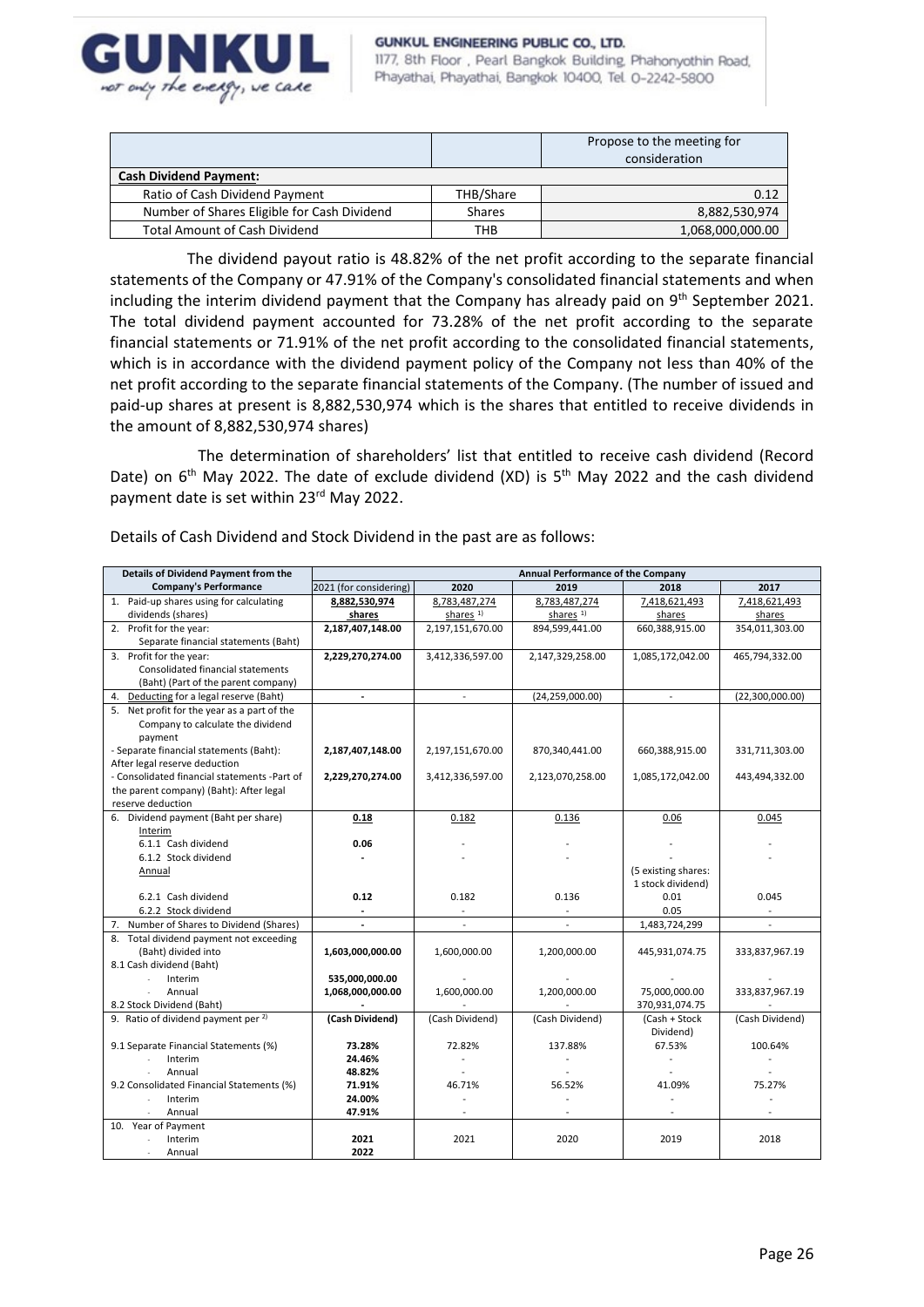

- $1)$  All paid-up shares are deducted by treasury shares that do not receive rights to receive dividends. (8,882,530,974 shares - 99,043,700 shares = 8,783,487,274 shares)
- <sup>2)</sup> The net profit that used to calculate the dividend payout ratio is net profit after legal reserve deduction.

**Miss Sopacha Dhumrongpiyawut, Chairman of the Executive Committee**, gave an opportunity for the shareholders to ask questions or express opinions, which there was no shareholder asking, therefore, it was proposed to the meeting for consideration as follow;

The Company requested the Annual General Meeting of Shareholders to consider and approve the declaration of dividend payment from the Company's performance as follows:

- 1. To consider not to allocate profits for legal reserves due to the Company has set aside more than 10% of the Company's registered capital which is in accordance with the law.
- 2. To consider the allocation of comprehensive income from the results of operations of the Company for the year ended 31 December 2021 and the retained earnings, in the part that does not pay corporate income tax due to tax exemption under the investment promotion certificate of the subsidiary to pay as a cash dividend at the rate of 0.12 baht per share, totaling cash dividends not exceeding 1,068,000,000.00 baht.

In this regard, the dividend payment rate for the year 2022 will be 48.82% of the net profit and the retained earnings, according to the separate financial statements of the Company or equivalent to 47.91% of the Company's consolidated financial statements.

All dividends will be deducted withholding tax at the rate of 10% or 0.012 baht per share from the money that the shareholders will receive in this dividend. The net dividend that the shareholders will receive after withholding tax will be 0.108 baht per share.

If including the interim dividend payment that the Company paid from its operating results for the second quarter ended  $30<sup>th</sup>$  June 2021, on  $9<sup>th</sup>$  September 2021, the total dividend paid by the Company from the performance from the annual operations and the retained earnings are as follows:

| Dividend Payment Date                                      | Dividend Type                            | Dividend Payout<br>(Baht/Share) | <b>Dividend</b><br>Resolution<br>(Baht) | Dividend Payout Ratio<br>as a Percentage/<br>Net Profit<br>(Separate Financial<br>Statements) |
|------------------------------------------------------------|------------------------------------------|---------------------------------|-----------------------------------------|-----------------------------------------------------------------------------------------------|
| 9 <sup>th</sup> September 2021                             | Interim Dividend<br>Resolution<br>(cash) | 0.06                            | 535,000,000.00                          | 24.46%                                                                                        |
| 23rd May 2022<br>(Resolved to pay additional<br>dividends) | Annual Dividend<br>Resolution<br>(cash)  | 0.12                            | 1,068,000,000.00                        | 48.82%                                                                                        |
| Total                                                      |                                          | 0.18                            | 1,603,000,000.00                        | 73.28%                                                                                        |

Note: Dividend payout ratio is 71.91% of net profit for the year of consolidated finance.

From the above table, it shows that the dividend payment rate is in accordance with the Company's dividend payment policy of not less than 40% of the net profit according to the Company's separate financial statements. (At present, the number of issued and paid-up shares is 8,882,530,974 shares, which are the shares in the portion entitled to receive the dividend amount to 8,882,530,974 shares.)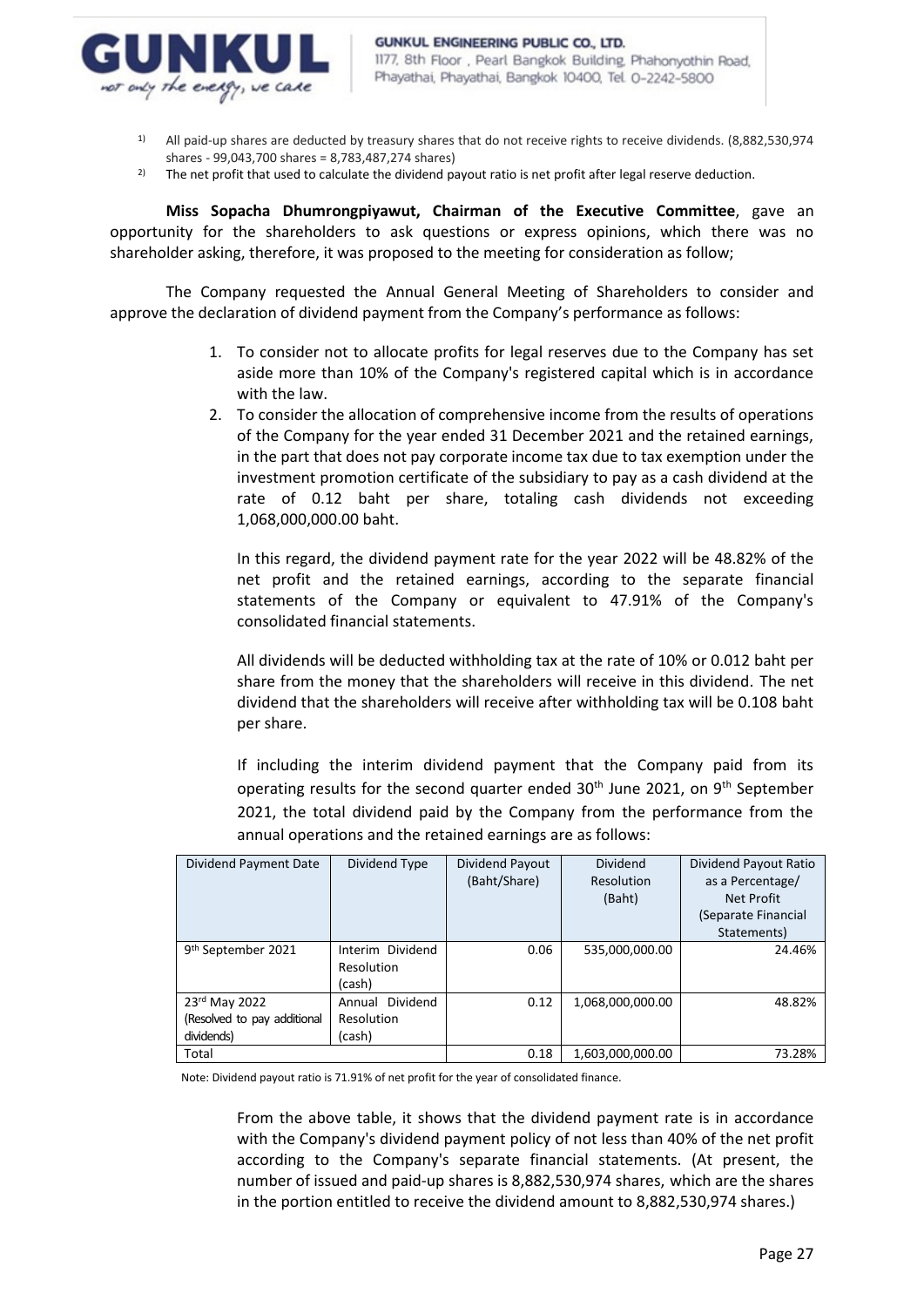

In the event that the above dividend recipient is a natural person and holds Thai nationality and is withholding tax at the rate of 10%, the recipient can choose to do as follows:

- To choose to pay personal income tax at the end of the year in the form of withholding options by this method, without having to use this dividend income to calculate and submit it with other types of income at the end of the year.
- To choose to pay personal income tax at the end of the year in the form of withholding tax credit, by this method, the dividend income must be included in the calculation and filed with other types of income at the end of the year. In this way, the dividend recipient is not entitled to use the dividend credit when filing the personal income tax return at the end of the year since the dividend received has a corporate income tax rate of 0%.
- 3. The Record Date specifies the list of shareholders that entitled to receive dividend (Record Date) is on  $6<sup>th</sup>$  May 2022. The date of exclude dividend (XD) is  $5<sup>th</sup>$  May 2022 and the cash dividend payment date is set within 23rd May 2022.

Hereunder must be the majority vote of the total votes of the shareholders and proxies attending the Meeting and casting their votes. If there is a tie, the chairman of the meeting shall have an additional vote as the deciding vote.

- Resolution The Meeting had approved by a majority of the votes of shareholders attending the meetings and casted the votes on the declaration of dividend payment from the Company's performance as follows:
	- 1. To approve not to allocate profits for legal reserves due to the Company has set aside more than 10% of the Company's registered capital which is in accordance with the law.
	- 2. To approve the allocation of comprehensive income from the results of operations of the Company for the year ended 31 December 2021 and the retained earnings, in the part that does not pay corporate income tax due to tax exemption under the investment promotion certificate of the subsidiary to pay as a cash dividend at the rate of 0.12 baht per share, totaling cash dividends not exceeding 1,068,000,000.00 baht.

In this regard, the dividend payment rate for the year 2022 will be 48.82% of the net profit and the retained earnings, according to the separate financial statements of the Company or equivalent to 47.91% of the Company's consolidated financial statements.

All dividends will be deducted withholding tax at the rate of 10% or 0.012 baht per share from the money that the shareholders will receive in this dividend. The net dividend that the shareholders will receive after withholding tax will be 0.108 baht per share.

If including the interim dividend payment that the Company paid from its operating results for the second quarter ended 30<sup>th</sup> June 2021, on 9<sup>th</sup> September 2021, the total dividend paid by the Company from the performance from the annual operations and the retained earnings are as follows: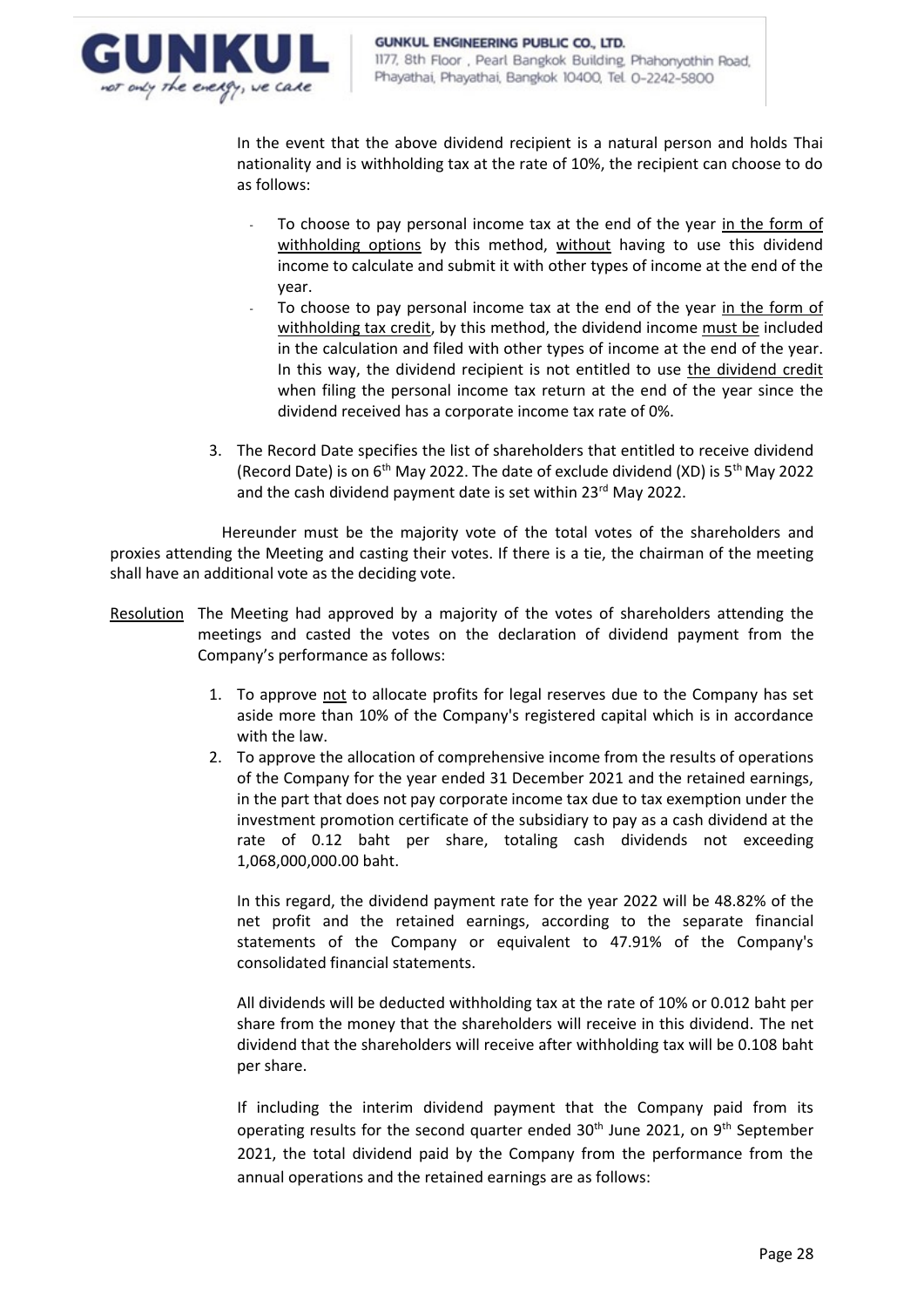

1177, 8th Floor, Pearl Bangkok Building, Phahonyothin Road, Phayathai, Phayathai, Bangkok 10400, Tel. 0-2242-5800

| Dividend Payment Date          | Dividend Type      | Dividend Payout<br>(Baht/Share) | Dividend<br>Resolution<br>(Baht) | Dividend Payout Ratio<br>as a Percentage/<br>Net Profit |
|--------------------------------|--------------------|---------------------------------|----------------------------------|---------------------------------------------------------|
|                                |                    |                                 |                                  | (Separate Financial                                     |
|                                |                    |                                 |                                  | Statements)                                             |
| 9 <sup>th</sup> September 2021 | Interim Dividend   | 0.06                            | 535,000,000.00                   | 24.46%                                                  |
|                                | Resolution         |                                 |                                  |                                                         |
|                                | (cash)             |                                 |                                  |                                                         |
| 23rd May 2022                  | Dividend<br>Annual | 0.12                            | 1,068,000,000.00                 | 48.82%                                                  |
| (Resolved to pay additional    | Resolution         |                                 |                                  |                                                         |
| dividends)                     | (cash)             |                                 |                                  |                                                         |
| Total                          |                    | 0.18                            | 1,603,000,000.00                 | 73.28%                                                  |

Note: Dividend payout ratio is 71.91% of net profit for the year of consolidated finance.

From the above table, it shows that the dividend payment rate is in accordance with the Company's dividend payment policy of not less than 40% of the net profit according to the Company's separate financial statements. (At present, the number of issued and paid-up shares is 8,882,530,974 shares, which are the shares in the portion entitled to receive the dividend amount to 8,882,530,974 shares.)

In the event that the above dividend recipient is a natural person and holds Thai nationality and is withholding tax at the rate of 10%, the recipient can choose to do as follows:

- To choose to pay personal income tax at the end of the year in the form of withholding options by this method, without having to use this dividend income to calculate and submit it with other types of income at the end of the year.
- To choose to pay personal income tax at the end of the year in the form of withholding tax credit, by this method, the dividend income must be included in the calculation and filed with other types of income at the end of the year. In this way, the dividend recipient is not entitled to use the dividend credit when filing the personal income tax return at the end of the year since the dividend received has a corporate income tax rate of 0%.
- 3. The Record Date specifies the list of shareholders that entitled to receive dividend (Record Date) is on  $6<sup>th</sup>$  May 2022. The date of exclude dividend (XD) is  $5<sup>th</sup>$  May 2022 and the cash dividend payment date is set within 23<sup>rd</sup> May 2022.

The result of vote was as following:

There were 471 shareholders attending the meeting in total amount of shares. 6,061,488,330 shares.

(In this agenda, there are 0 shareholder that attending the meeting than the previous agenda)

| <b>Shareholders</b> | Number of Votes | Percentage |  |
|---------------------|-----------------|------------|--|
| Approved            | 6,061,488,330   | 100.0000   |  |
| Disapproved         |                 | 0.0000     |  |
| Total               | 6,061,488,330   | 100.0000   |  |
| Void Ballot *       |                 |            |  |
| Abstain *           | J               |            |  |

\* The said votes shall not be counted as a basis for the calculation of votes.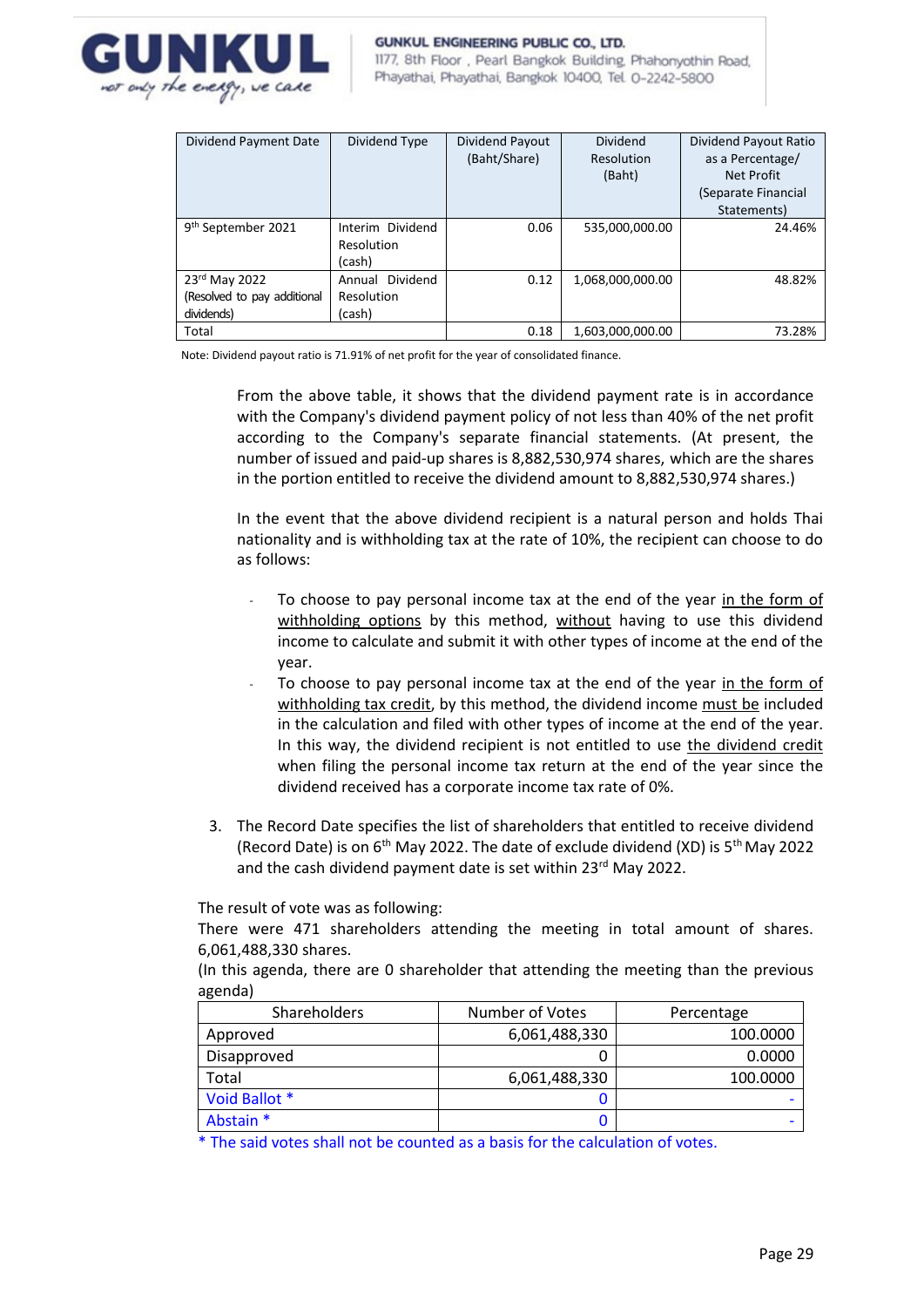

## **Agenda 6 To consider and approve the Election of the Board of Directors in place of the Board of Directors who have completed their terms**

**Mr. Somboon Aueatchasai, Ph.D., Chief Executive Officer**, proposed the Meeting to consider and approve the election of the board of directors in place of the Board of Directors who have completed their terms. In this agenda, the Chairman of the Nomination and Remuneration Committee will present the information and notify the meeting for further acknowledgment.

**Pol. Maj.Gen. Visit Sukarasep, Chairman of the Nomination and Remuneration Committee**, presented to the meeting that in considering and approving the election of directors in place of those whose term expired in accordance with the Public Limited Company Act, BE 2535, Section 71 and Article 13 of the Company's Articles of Association, the Company's directors to retire by rotation at the Annual General Meeting of Shareholders at the rate of one third of the total number of directors. If the number of directors can't be divided into three parts, the number nearest to one-third must be issued. The directors who will be retired in the first and second years after the registration of that company shall be drawn up by lottery method for the subsequent years. The longest position is the one who left the position. The directors who have already left the position may choose to be in a new position, by the current Board of Directors, there are 11 persons, therefore, there are 4 directors who have completed their term at this time.

In this regards, the Company sent a letter of notification for the opportunity to shareholders to nominate a qualified person to be appointed as a director of the Company in the 2022 annual general meeting of shareholders in advance, and also specify the criteria that the Company had set for proposing the agenda to the shareholders in general, which has been disseminated through the website of the Stock Exchange of Thailand and the Company's website since 17<sup>th</sup> November 2021 until 31<sup>st</sup> January 2022, which no one proposed to the meeting for consideration by the Board of Directors in order to set the agenda for this general meeting of shareholders.

In order to comply with the electoral criteria for transparency, the nominated directors are invited to leave the meeting room. The four nominees, Dr. Gunkul Dhumrongpiyawut, Gen. Tarnchaiyan Srisuwan, Mr. Kris Chantanotoke and Miss Naruechon Dhumrongpiyawut, left the meeting room, and will be invited to return to the meeting for consideration in the next agenda

The Nomination and Remuneration Committee considered the election of directors, by carefully considering the qualifications of each individual and considering the re-election of the directors who have completed their terms to be re-elected for another term as follows:

| Director (Non-Executive Director) |
|-----------------------------------|
| Director (Independent Director)   |
| Director (Independent Director)   |
| Director (Executive Director)     |
|                                   |

Such persons were nominated and approved by the Board of Directors Meeting No. 2/2022 on 23<sup>rd</sup> February 2022. It was therefore proposed to the Annual General Meeting of Shareholders for the year 2022 for consideration. As for the curricula vitae of the nominated persons and other details were attached in Attachment No. 5 page 40 -49.

**Miss Sopacha Dhumrongpiyawut, Chairman of the Executive Committee**, informed to the shareholders' meeting to consider that the Board of Directors, excluding directors with conflicts of interest, have discussed extensively and jointly screen by considering the qualifications individually, which is to say, it must be a qualified person, experienced in various fields, great leadership, wide vision, with morals and ethics, also has a transparent work history, able to freely express opinions and has suitable qualifications for the Company's business. In this regard, the persons nominated as independent directors must be able to give independent opinions and in accordance with the relevant rules. The persons nominated for this election have passed the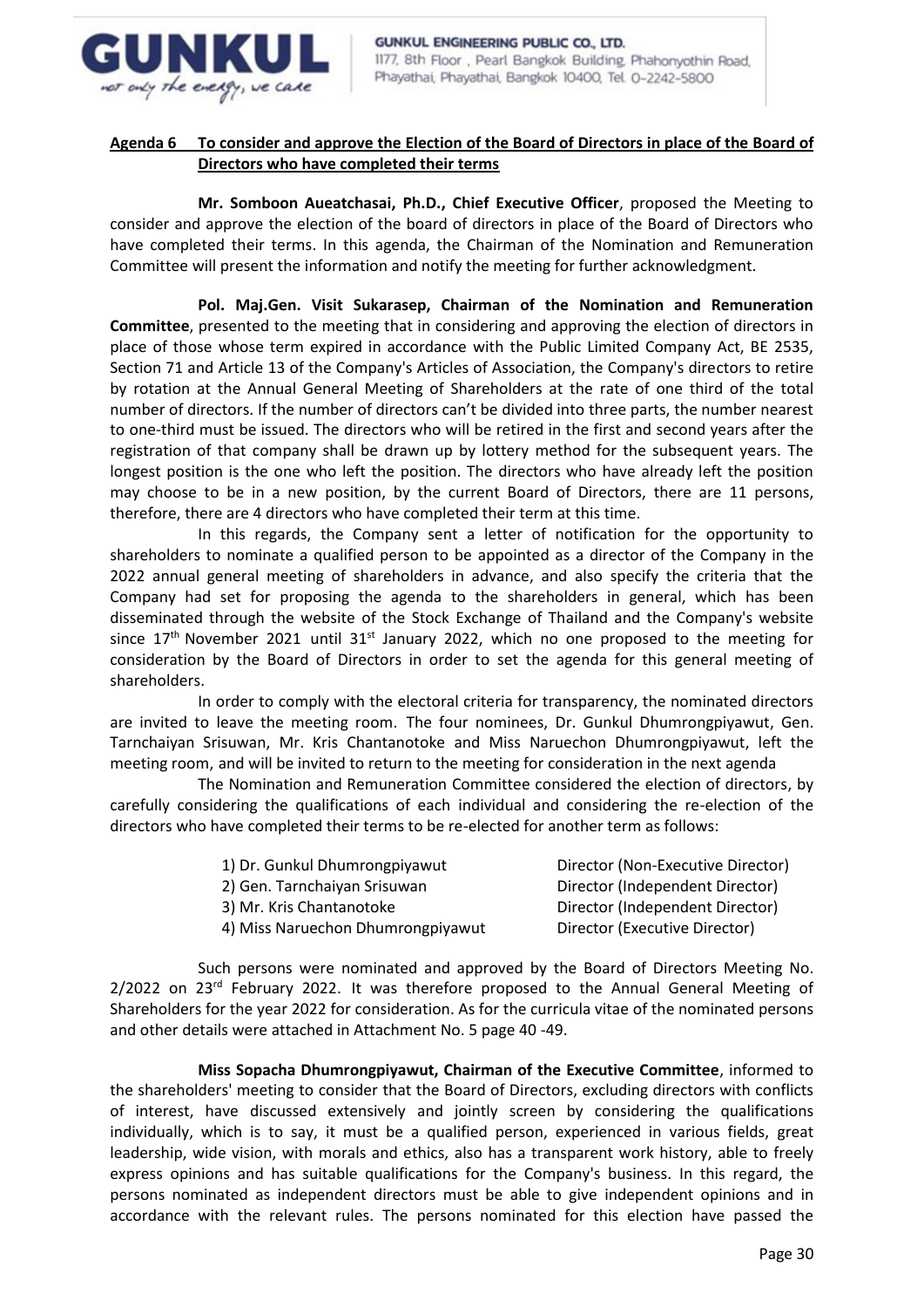

screening process of the Board of Directors that they are suitable for the Company's business operations. In the case that the nominated person is an independent director, the Board of Directors has considered that that person is able to give an independent opinion and in accordance with the relevant criteria. The Board of Directors therefore proposed to the shareholders' meeting to consider re-electing the directors who have completed their terms to be re-elected for another term. As for the agenda for the appointment of this director, it must be approved at the shareholders' meeting to appoint each individual director. Therefore, proposed to the meeting to consider individually as follows:

- 1) Dr. Gunkul Dhumrongpiyawut Director (Non-Executive Director)
- 

4) Miss Naruechon Dhumrongpiyawut Director (Executive Director)

2) Gen. Tarnchaiyan Srisuwan Director (Independent Director) 3) Mr. Kris Chantanotoke Director (Independent Director)

**Miss Sopacha Dhumrongpiyawut, Chairman of the Executive Committee**, gave an opportunity for the shareholders to ask questions or express opinions, which there was no shareholder asking, therefore, she proposed an approval hereunder this agenda item, voting must be made individually and all ballots are collected from shareholders, both self-attending and proxies must be the majority vote of the total votes of the shareholders and proxies attending the Meeting and casting their votes. If there is a tie, the chairman of the meeting shall have an additional vote as the deciding vote.

Resolution The Meeting had approved by majority of the votes to approve the annual appointment of director as the Board of Directors purpose. The result of vote was as following:

> • To elect the directors who have completed their terms to be re-elected for another term:

# **1. Dr. Gunkul Dhumrongpiyawut Directors (Non-Executive Director)**

There were 472 shareholders attending the meeting in total amount of shares. 6,061,489,427 shares.

(In this agenda, there are 1 more shareholder that attending the meeting than the previous agenda)

| <b>Shareholders</b> | Number of Votes | Percentage |  |
|---------------------|-----------------|------------|--|
| Approved            | 5,836,579,473   | 99.6686    |  |
| Disapproved         | 19,408,004      | 0.3314     |  |
| Total               | 5,855,987,477   | 100.0000   |  |
| Void Ballot *       |                 |            |  |
| Abstain *           | 205,501,950     |            |  |

\* The said votes shall not be counted as a basis for the calculation of votes.

Note: "Abstain" because the number of votes is related to the directors who were nominated in the election.

## **2. Gen. Tarnchaiyan Srisuwan Director (Independent Director)**

There were 472 shareholders attending the meeting in total amount of shares. 6,061,489,427 shares.

(In this agenda, there are 1 more shareholder that attending the meeting than the previous agenda)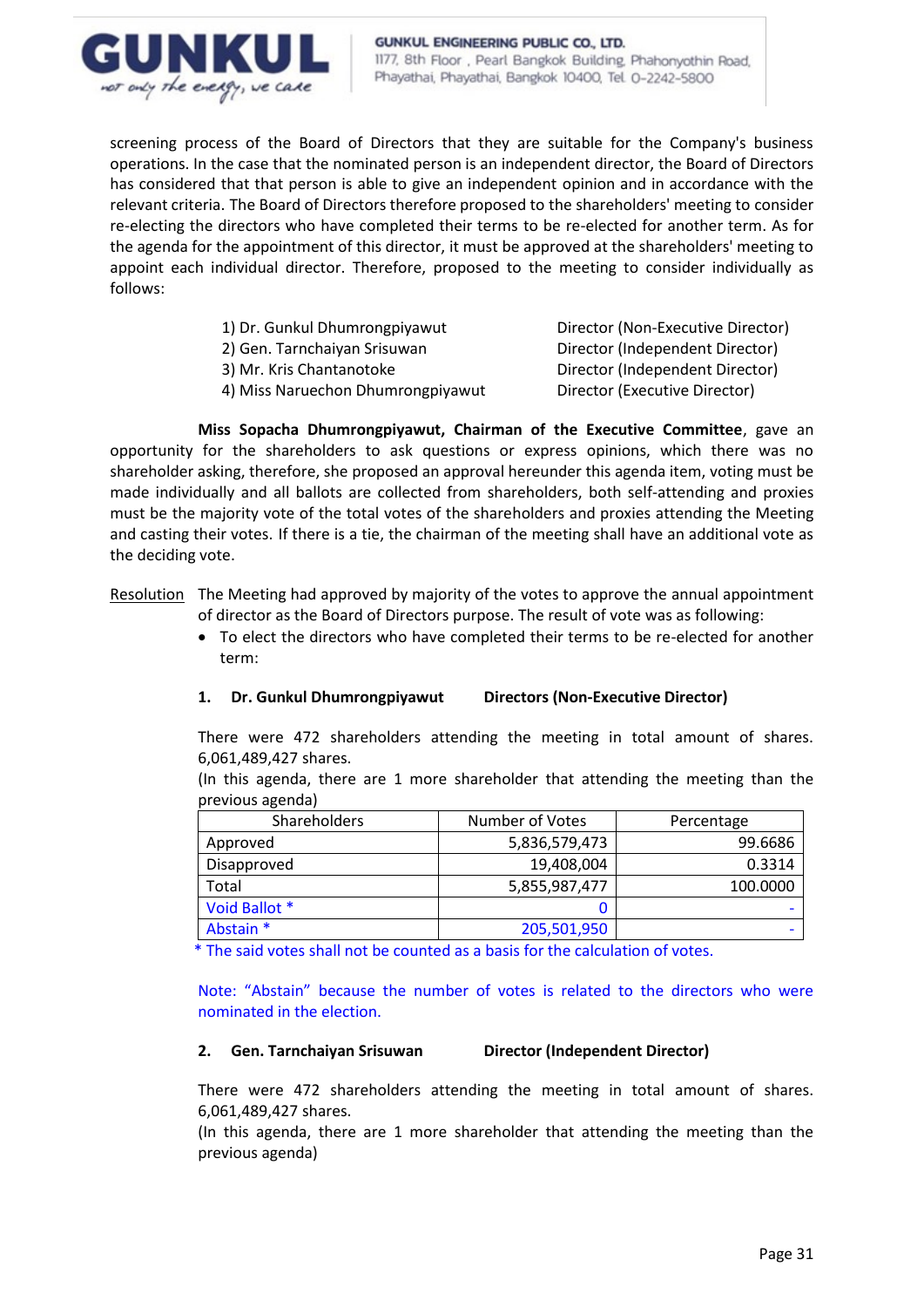

| <b>Shareholders</b> | Number of Votes | Percentage        |  |
|---------------------|-----------------|-------------------|--|
| Approved            | 6,061,483,627   | 99.9999           |  |
| Disapproved         | 800             | (น้อยกว่า) 0.0001 |  |
| Total               | 6,061,484,427   | 100.0000          |  |
| Void Ballot *       | Ü               |                   |  |
| Abstain *           | 5,000           |                   |  |

\* The said votes shall not be counted as a basis for the calculation of votes.

Note: "Abstain" because the number of votes is related to the directors who were nominated in the election.

## **3. Mr. Kris Chantanotoke Director (Independent Director)**

There were 472 shareholders attending the meeting in total amount of shares. 6,061,489,427 shares.

(In this agenda, there are 1 more shareholder that attending the meeting than the previous agenda)

| Shareholders  | Number of Votes | Percentage |  |
|---------------|-----------------|------------|--|
| Approved      | 6,061,469,427   | 100.0000   |  |
| Disapproved   | O               | 0.0000     |  |
| Total         | 6,061,469,427   | 100.0000   |  |
| Void Ballot * |                 |            |  |
| Abstain *     | 20,000          |            |  |

\* The said votes shall not be counted as a basis for the calculation of votes.

Note: "Abstain" because the number of votes is related to the directors who were nominated in the election.

## **4. Miss Naruechon DhumrongpiyawutDirector (Executive Director)**

There were 4472 shareholders attending the meeting in total amount of shares. 6,061,489,427 shares.

(In this agenda, there are 1 more shareholder that attending the meeting than the previous agenda)

| <b>Shareholders</b> | Number of Votes | Percentage |
|---------------------|-----------------|------------|
| Approved            | 6,060,235,133   | 99.9867    |
| Disapproved         | 803,101         | 0.0133     |
| Total               | 6,061,038,234   | 100.0000   |
| Void Ballot *       |                 |            |
| Abstain *           | 451,193         |            |

\* The said votes shall not be counted as a basis for the calculation of votes.

Note: "Abstain" because the number of votes is related to the directors who were nominated in the election.

## **Agenda 7 To consider and approve the determination of remuneration for the Board of Directors and subcommittees for the year 2022**

**Pol. Maj.Gen. Visit Sukarasep, Chairman of the Nomination and Remuneration Committee,** reported to shareholders in order to comply with item 29 of the Articles of Association, in Annual General Meeting must have agenda from considering the Board of Directors' Remuneration. Thus, the Company has a policy to determine the Board of Directors' Remuneration And the criteria for determining the remuneration of directors to be at an appropriate level and in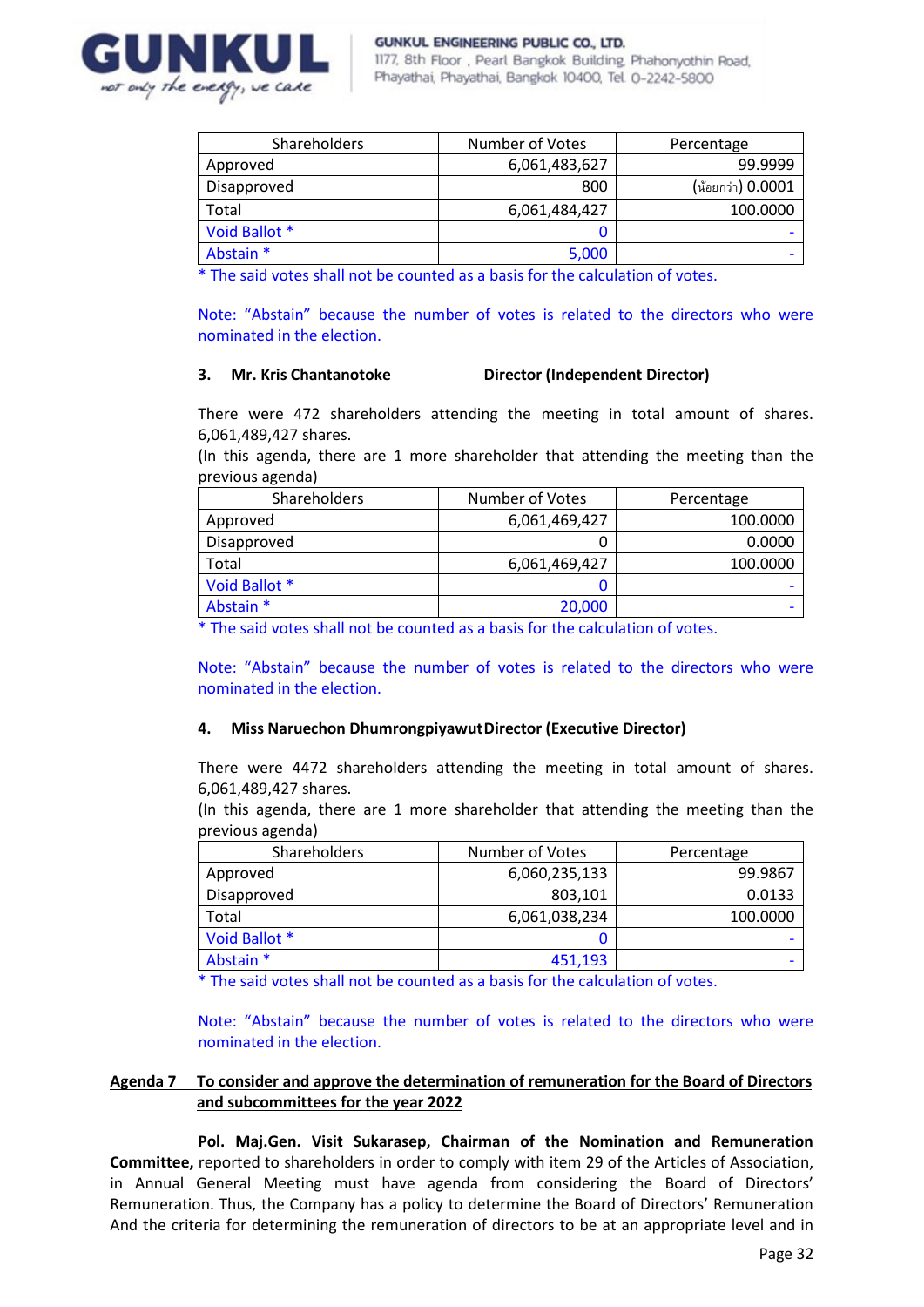

accordance with the duties of working for the best interests of the Company, shareholders and various groups of stakeholders in compliance with good corporate governance principle. The remuneration process has been passed from the Nomination and Remuneration Committee and taken into consideration in the Board of Directors, which has carefully scrutinized the suitability of the various; as well as, comparing with those in similar industry. The Committee deemed it fit to propose the Meeting to approve the 2022 remunerations of the Board of Directors and Sub Committees as provided in Attachment No. 6 page 50 – page 56 as detail below;

## **Monetary compensation:** proposed for consideration as follows;

| <b>Conference Remuneration Fee</b> |                        |                  |           |            |              | Unit: Baht |           |
|------------------------------------|------------------------|------------------|-----------|------------|--------------|------------|-----------|
|                                    | Position               | Board of         | Audit     | Risk       | Nomination & | Good       | Executive |
|                                    |                        | <b>Directors</b> | Committee | Management | Remuneration | Corporate  | Committee |
|                                    |                        |                  |           | Committee  | Committee    | Governance |           |
|                                    |                        |                  |           |            |              | Committee  |           |
|                                    | Chairman               | 25,000           | 25,000    | 20,000     | 20,000       | 20,000     | 7,500     |
| 2.                                 | <b>Director</b>        | 20,000           | 18,000    | 15,000     | 15,000       | 15,000     | 5,000     |
| 3.                                 | Secretary to Committee | 8,000            | 8,000     | 8,000      | 8,000        | 8,000      |           |

Remark: Independent Director who has appointed as Chairman of the Board of Directors will earn right to receive the conference remuneration fee with the compensation rate of the highest current position of each committee.

#### - **Annual Remuneration Fee**\*Unit : Baht

|    | <b>UIIIL , DUIIL</b>     |                  |           |            |              |             |           |
|----|--------------------------|------------------|-----------|------------|--------------|-------------|-----------|
|    | Position                 | Board of         | Audit     | Risk       | Nomination & | <b>Good</b> | Executive |
|    |                          | <b>Directors</b> | Committee | Management | Remuneration | Corporate   | Committee |
|    |                          |                  |           | Committee  | Committee    | Governance  |           |
|    |                          |                  |           |            |              | Committee   |           |
|    | Chairman                 | 750,000          | 300,000   | 100,000    | 100,000      | 100,000     | 500,000   |
|    | Director                 | 300.000          | 200,000   | 100,000    | 100,000      | 100,000     | 200,000   |
| 3. | Secretary to Committee   | 50,000           | 50,000    | 25,000     | 25,000       | 25,000      |           |
| 4. | <b>Company Secretary</b> | 100,000          |           |            |              |             |           |

Remark: Independent Director who has appointed as Chairman of the Board of Directors will earn right to receive the yearly remuneration fee with the compensation rate of the highest current position of each committee. \* Annual remuneration is payable on a quarterly basis.

The maximum of the all compensation payment is set as follows:

- 1. Chairman of the Board of Directors Maximum Payment 3,500,000 Baht
	-

2. Chairman of the Executive Committee Maximum Payment 2,500,000 Baht 3. Chairman of All Committees Maximum Payment 1,500,000 Baht

- 
- 
- 
- - (Except: Executive Director)
- (Except: Chairman of the Board of Director and Chairman of the Executive Committee) 4. Chief Executive Officer Maximum Payment 1,000,000 Baht 5. Executive Directors Maximum Payment 800,000 Baht
- 6. Other Committee Maximum Payment 400,000 Baht

If any director holds more than one position, the payment will pay calculate the sum of all types of compensation including Conference Remuneration Fee and Yearly Remuneration Fee which must not exceed the ceiling rate or the maximum limit of each position that the director holds. However, if the director holds more than one position, the payment will be from the ceiling position of the highest position only.

The maximum of the all-compensation payment for all directors is set in the total not exceeding 18,000,000.00 Baht.

## **Compensation / other benefit-in-kind that are not monetary:** No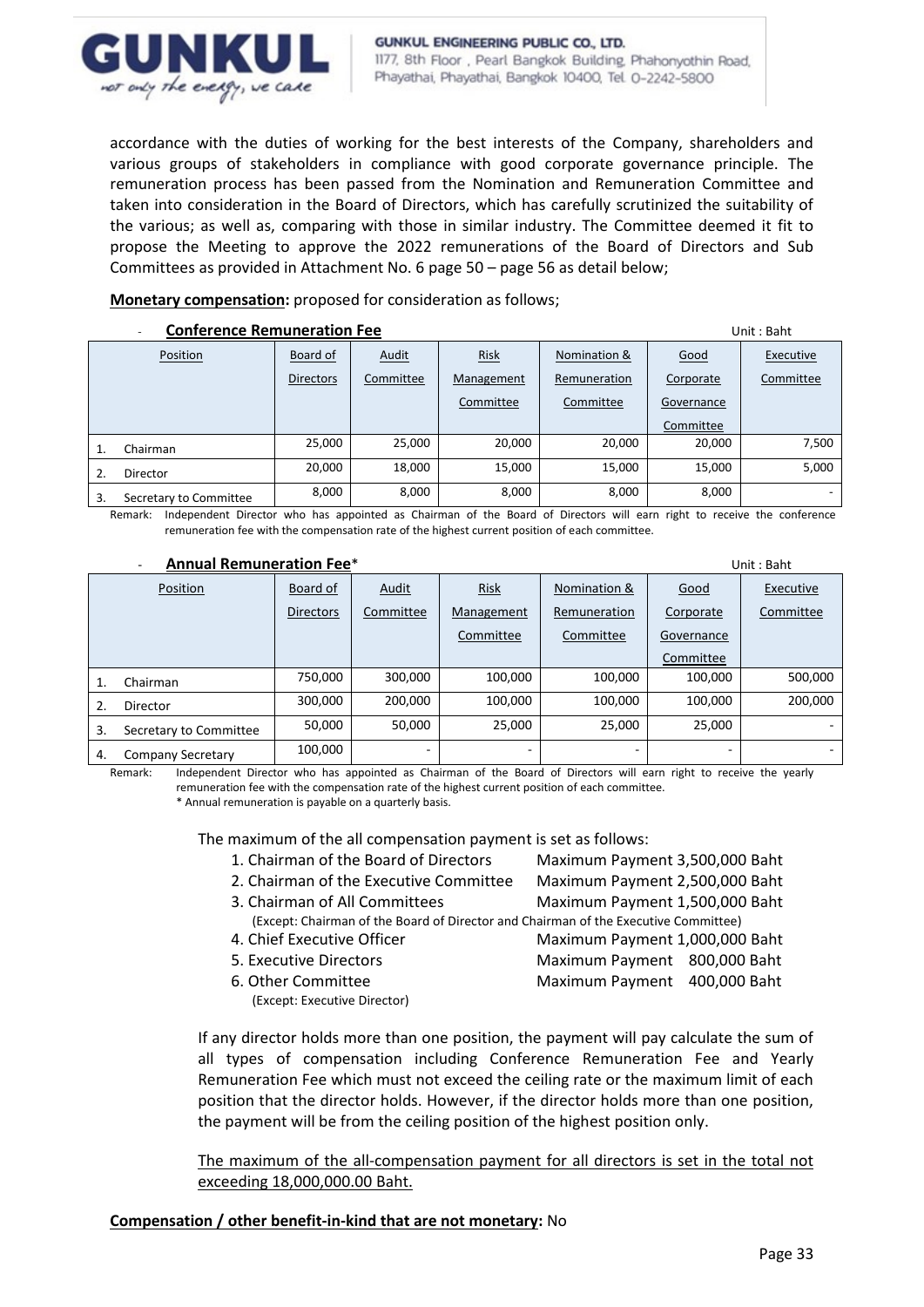

**Miss Sopacha Dhumrongpiyawut, Chairman of the Executive Committee**, gave an opportunity for the shareholders to ask questions or express opinions, which there was no shareholder asking, therefore, she proposed the Meeting that an approval hereunder must not less than two-thirds of the total number of votes of shareholders and proxies that attending the meeting.

Resolution The Meeting had approved by majority of not less than two-thirds of the total votes of shareholders attending the meetings to approve 2022 Determination of Director's Remuneration as followings.

## **Monetary compensation:** proposed for consideration as follows;

| <b>Conference Remuneration Fee</b> |                        |                  |              |             |              |            | Unit: Baht |
|------------------------------------|------------------------|------------------|--------------|-------------|--------------|------------|------------|
|                                    | Position               | Board of         | <b>Audit</b> | <b>Risk</b> | Nomination & | Good       | Executive  |
|                                    |                        | <b>Directors</b> | Committee    | Management  | Remuneration | Corporate  | Committee  |
|                                    |                        |                  |              | Committee   | Committee    | Governance |            |
|                                    |                        |                  |              |             |              | Committee  |            |
|                                    | Chairman               | 25,000           | 25,000       | 20,000      | 20,000       | 20,000     | 7,500      |
|                                    | Director               | 20,000           | 18,000       | 15,000      | 15,000       | 15,000     | 5,000      |
| 3.                                 | Secretary to Committee | 8,000            | 8,000        | 8,000       | 8,000        | 8,000      |            |

Remark: Independent Director who has appointed as Chairman of the Board of Directors will earn right to receive the conference remuneration fee with the compensation rate of the highest current position of each committee.

#### - **Annual Remuneration Fee**\*Unit : Baht

| -<br>Alliludi Nelliullei duvil Fee |                          |                  |           |            |              |            | UIIIL : Bant |
|------------------------------------|--------------------------|------------------|-----------|------------|--------------|------------|--------------|
|                                    | Position                 | Board of         | Audit     | Risk       | Nomination & | Good       | Executive    |
|                                    |                          | <b>Directors</b> | Committee | Management | Remuneration | Corporate  | Committee    |
|                                    |                          |                  |           | Committee  | Committee    | Governance |              |
|                                    |                          |                  |           |            |              | Committee  |              |
|                                    | Chairman                 | 750,000          | 300,000   | 100,000    | 100,000      | 100,000    | 500,000      |
|                                    | <b>Director</b>          | 300,000          | 200,000   | 100,000    | 100,000      | 100,000    | 200,000      |
| 3.                                 | Secretary to Committee   | 50.000           | 50,000    | 25,000     | 25.000       | 25,000     |              |
| 4.                                 | <b>Company Secretary</b> | 100,000          |           |            |              |            |              |

Remark: Independent Director who has appointed as Chairman of the Board of Directors will earn right to receive the yearly remuneration fee with the compensation rate of the highest current position of each committee.

\* Annual remuneration is payable on a quarterly basis.

The maximum of the all compensation payment is set as follows:

- 1. Chairman of the Board of Directors Maximum Payment 3,500,000 Baht
- 2. Chairman of the Executive Committee Maximum Payment 2,500,000 Baht
- 3. Chairman of All Committees Maximum Payment 1,500,000 Baht (Except: Chairman of the Board of Director and Chairman of the Executive Committee)
- 
- 
- - (Except: Executive Director)
- 
- 
- 

- 4. Chief Executive Officer Maximum Payment 1,000,000 Baht
- 5. Executive Directors Maximum Payment 800,000 Baht
- 6. Other Committee Maximum Payment 400,000 Baht

If any director holds more than one position, the payment will pay calculate the sum of all types of compensation including Conference Remuneration Fee and Yearly Remuneration Fee which must not exceed the ceiling rate or the maximum limit of each position that the director holds. However, if the director holds more than one position, the payment will be from the ceiling position of the highest position only.

The maximum of the all-compensation payment for all directors is set in the total not exceeding 18,000,000.00 Baht.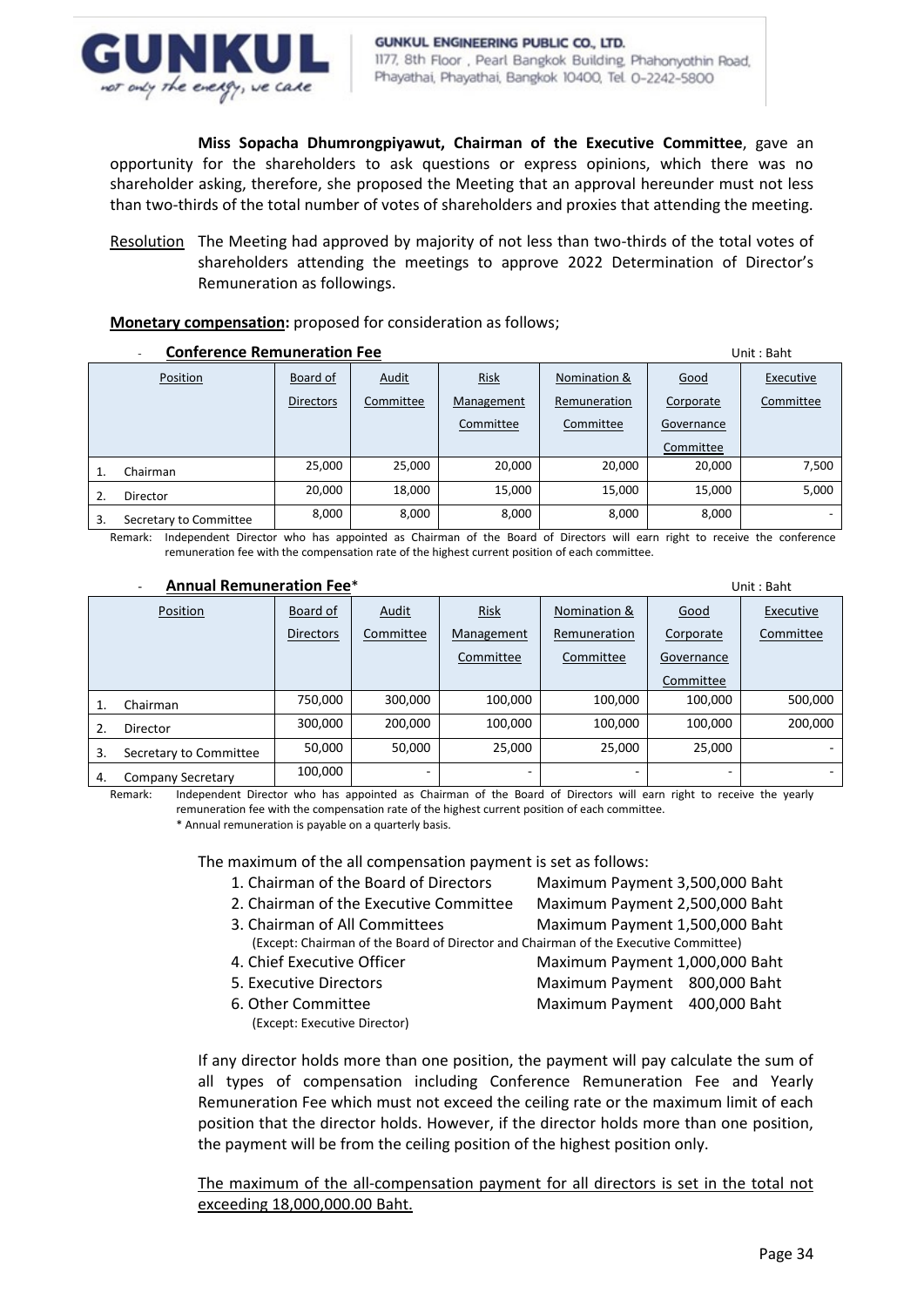

## **Compensation / other benefit-in-kind that are not monetary:** No

The result of vote was as following:

There were 473 shareholders attending the meeting in total amount of shares. 6,061,491,127 shares.

(In this agenda, there are 1 more shareholder that attending the meeting than the previous agenda)

| Shareholders  | Number of Votes | Percentage         |  |
|---------------|-----------------|--------------------|--|
| Approved      | 6,061,487,127   | 99.9999            |  |
| Disapproved   |                 | 0.0000             |  |
| Void Ballot * |                 | 0.0000             |  |
| Abstain *     | 4,000           | (Less than) 0.0001 |  |
| Total         | 6,061,491,127   | 100.0000           |  |

\* The said votes are counted as a base for vote calculation.

## **Agenda 8 To consider and approve 2022 Appointment of Auditor and Determination of Remuneration**

**Mr. Somboon Aueatchasai, Ph.D., Chief Executive Officer,** proposed the Meeting to consider and approve of 2022 Appointment of Auditor and Determination of Remuneration. In order to comply with Section 120 of Public Limited Company B.E. 2535 and Item 29 of the Article of Association, in Annual General Meeting must have agenda for appointment an auditor and considering auditor fees. Thus, Audit Committee selected auditors by considering on performance, experience, standards and performance, audit expertise, auditor independence without conflict of interest and service fee. The Audit Committee requested the meeting to appoint auditors and approve auditor fees as provided the detail in Attachment No. 7 page 57 – page 61 as follows:

## **Information of the nominated person appointed as auditor.**

1) Mr. Waiyawat Korsamarnchaiyakit Certified Public Accountant No. 6333 and/or

- 2) Mr. Natthaphong Tantichattanon Certified Public Accountant No. 8829 and/or
- 3) Ms. Sophit Prompol Certified Public Accountant No. 10042

Of KPMG Phoomchai Audit Co., Ltd. to be the Company's auditor for the year 2022, by being an auditor who is qualified in accordance with the Notification of the Securities and Exchange Commission and such person is also the auditor of the Subsidiary of the Gunkul Group.

The listed company and the auditor as proposed above have no relationship and / or no conflict of interest with the Company / subsidiaries / management / major shareholders or anyone related to such person.

## **Detail of Audit Fee**

 The audit fee for the year 2022 is not exceeding THB 1,830,000.00. (And when including remuneration for subsidiaries, affiliates, altogether not exceeding 15,681,000.00 baht) The details of the auditor's remuneration for past 3 years are as follows:

| <b>Details</b>                                             | 2022              | 2021         | 2020         |
|------------------------------------------------------------|-------------------|--------------|--------------|
|                                                            | (for considering) |              |              |
| The annual auditor fee and quarterly fee for the financial | 1,830,000.00      | 1,830,000.00 | 1,830,000.00 |
| statements of the Company                                  |                   |              |              |
| Other fees                                                 | N.A               | 85.775.00    | 74,000.00    |

In this regard, the auditors in foreign countries that are affiliated with different auditing firms with auditors in the country, the Board of Directors will ensure that the financial statements can be prepared on time.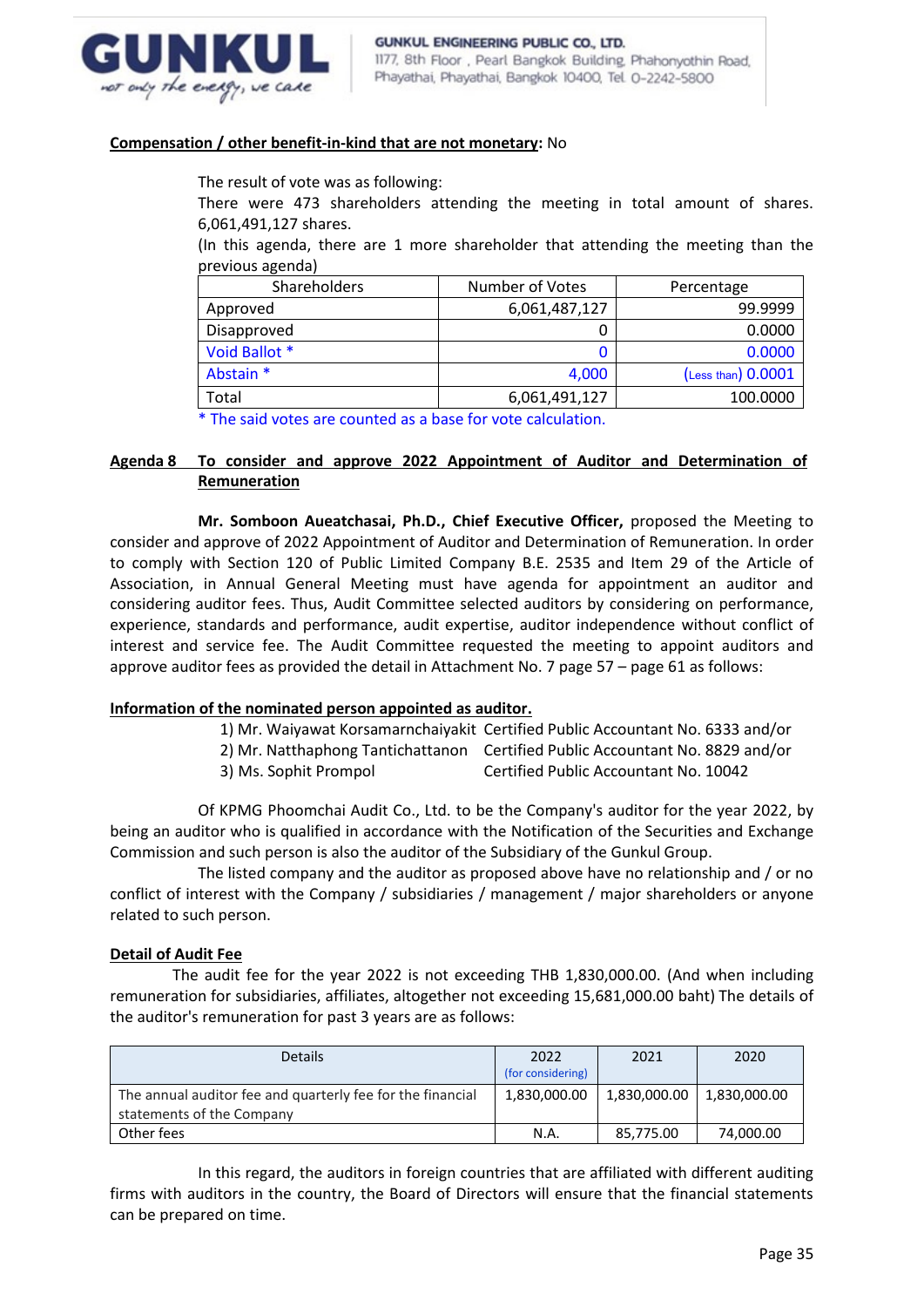

**Mr. Chongrak Rarueysong, Ph.D., Chairman of the Audit Committee** proposed to the meeting that the Audit Committee has considered the appointment of the auditor and the audit fee for the year 2022 as follow:

The Audit Committee has considered the appointment of the auditor and fixes the audit fee for the year 2022. The Company has selected KPMG Phoomchai Audit Ltd. as the auditor of the Company. The audit fee is only for the Company with the amount of money not exceeding 1,830,000.00 baht which is the same amount as the year 2021. In considering the selection of auditors and determining the audit fees, the Audit Committee has considered the following important criteria:

- Past performance, audit experience that related to the same industry as the Company's business
- Expertising in auditing, including knowledge of auditing standards and financial reporting standards and any other relevant regulations
- Auditor's Independence
- Audit quality of auditors and audit firms
- Understanding of the business and operations of the Company and the Group
- Auditing principles and guidelines that affecting audit quality
- Giving opinions and giving advice in accordance with the auditing standards as a guideline for the Company and the Group in further improvements in order to receive quality, accurate, complete and standardized financial reports
- Allocating sufficient and appropriate personnel to be able to supervise the audit quality control system and complete it within the specified time frame
- Appropriateness in price which n the year 2022, the auditor has offered the same price as the year 2021

The Audit Committee is of the opinion that the three auditors mentioned above from KPMG Phoomchai Audit Ltd. had the qualifications as mentioned above. Therefore, it was proposed to the Board of Directors for approval and then proposed to the shareholders meeting for further consideration.

**Mr. Somboon Aueatchasai, Ph.D., Chief Executive Officer**, gave an opportunity for the shareholders to ask questions or express opinions on the appointment of auditors and determine the audit fee for the year 2022 which can be summarized as follows:

> Mr. Prasert Srimanasuwan, shareholder attending in person, submitted her queries as follows:

1. As for the Audit fee for the Company, which stated that not more than 1,830,000.00 baht when including remuneration for subsidiaries, affiliates, altogether not exceeding 15,681,000.00 baht. Does it mean that the actual expenditure for the audit fee is equal to 15,681,000.00 baht?

Mr. Somboon Aueatchasai, Ph.D., Chief Executive Officer, replied to the query as follows:

1. At present, the Company has subsidiaries, associated companies, totaling not less than 50 companies approximately. However, in practice, the auditor will present the audit fees for each company.

In which the Company's financial statements that are separate financial statements, the audit fee will be not more than 1,830,000.00 baht. However, the Company has also disclosed the audit fee information in the subsidiary and associated companies to the shareholders as well.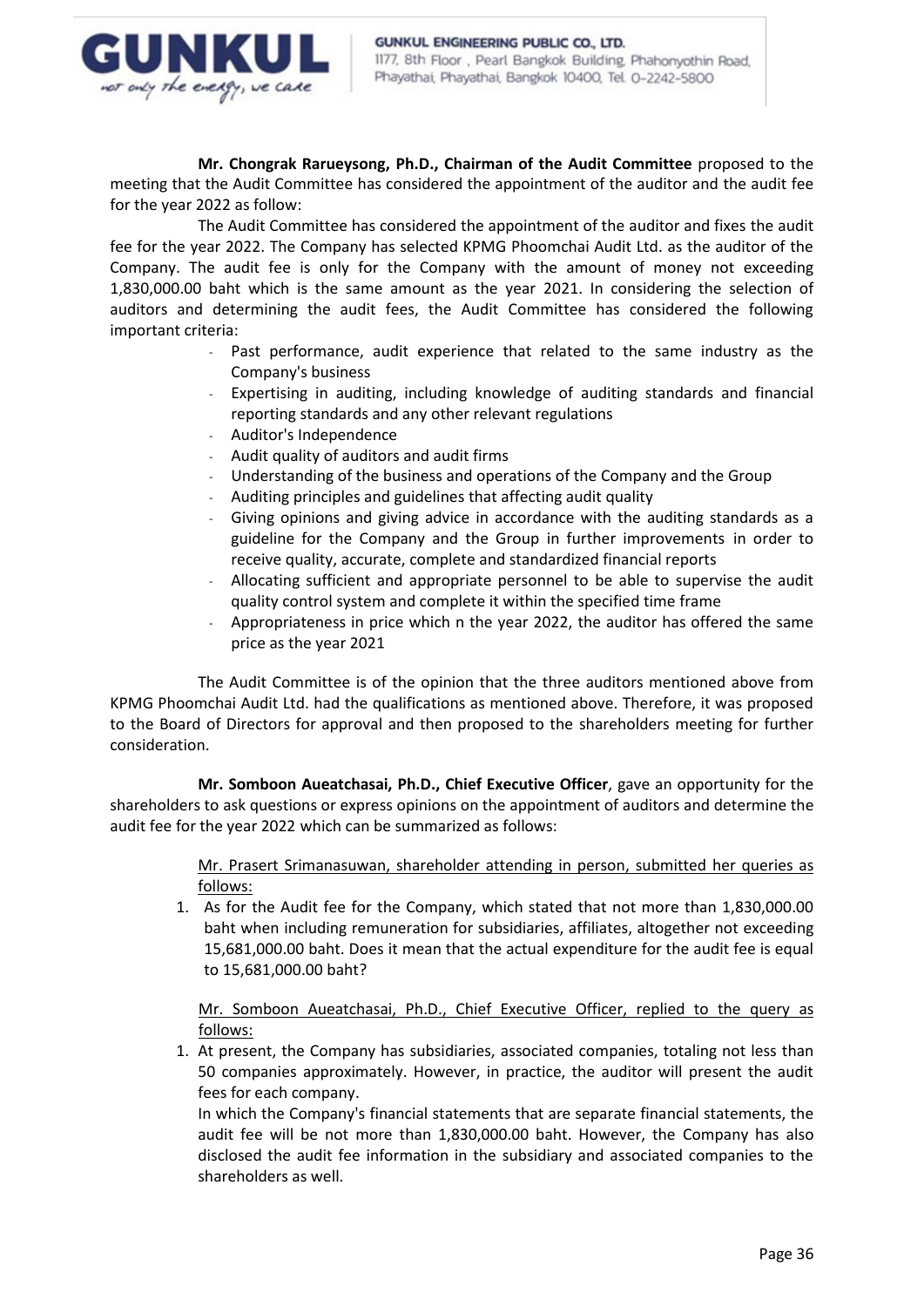

**Miss Sopacha Dhumrongpiyawut, Chairman of the Executive Committee**, proposed the Meeting that an approval hereunder must be the majority vote of the total votes of the shareholders and proxies attending the Meeting and casting their votes. If there is a tie, the chairman of the meeting shall have an additional vote as the deciding vote.

Resolution The Meeting had approved by majority of the votes to approve the appointment of

- 1) Mr. Waiyawat Korsamarnchaiyakit Certified Public Accountant No. 6333 and/or
	- 2) Mr. Natthaphong Tantichattanon Certified Public Accountant No. 8829 and/or
	- 3) Ms. Sophit Prompol Certified Public Accountant No. 10042

Of Auditors from KPMG Phoomchai Audit Co., Ltd., to be auditors of the Company and gave approval to auditor fees for the Company's Financial Statement for the year 2022 with the remuneration of the Company not exceeding 1,830,000.00 baht and when including remuneration for subsidiaries, affiliates, altogether not exceeding 15,681,000.00 baht.

The result of vote was as following:

There were 473 shareholders attending the meeting in total amount of shares. 6,061,491,127 shares.

(In this agenda, there are 0 shareholder that attending the meeting than the previous agenda)

| <b>Shareholders</b> | Number of Votes | Percentage |  |
|---------------------|-----------------|------------|--|
| Approved            | 6,060,110,127   | 99.9772    |  |
| Disapproved         | 1,381,000       | 0.0228     |  |
| Total               | 6,061,491,127   | 100.0000   |  |
| Void Ballot *       |                 |            |  |
| Abstain *           |                 |            |  |

\* The said votes shall not be counted as a basis for the calculation of votes.

## **Agenda 9 Other Matters (If any)**

In this agenda, there is no one proposed any other matters for consideration. Mr. Somboon Aueatchasai, Ph.D., Chief Executive Officer; therefore, gave an opportunity for the shareholders to inquire further as follows:

> Mr. Somboon Norathepkitti, shareholder attending in person, submitted her queries as follows:

- 1. How does the strengthening US dollar affect the Company's financial statements, especially the loan issue?
- 2. About the clinic that the Company has opened at Pearl Bangkok Building, what type of clinic is it and how much stake does the Company hold? Also, how to manage the risks in the cannabis business?

Mr. Somboon Aueatchasai, Ph.D., Chief Executive Officer, replied to the query as follows:

1. The Company does not borrow in US Dollars, but in Thai Baht, including most of the domestic loans. As for in foreign countries where it is in US dollars and consolidation is required, the income that received from its operation is converted back to baht only on the earning date, so the Company doesn't have much impact.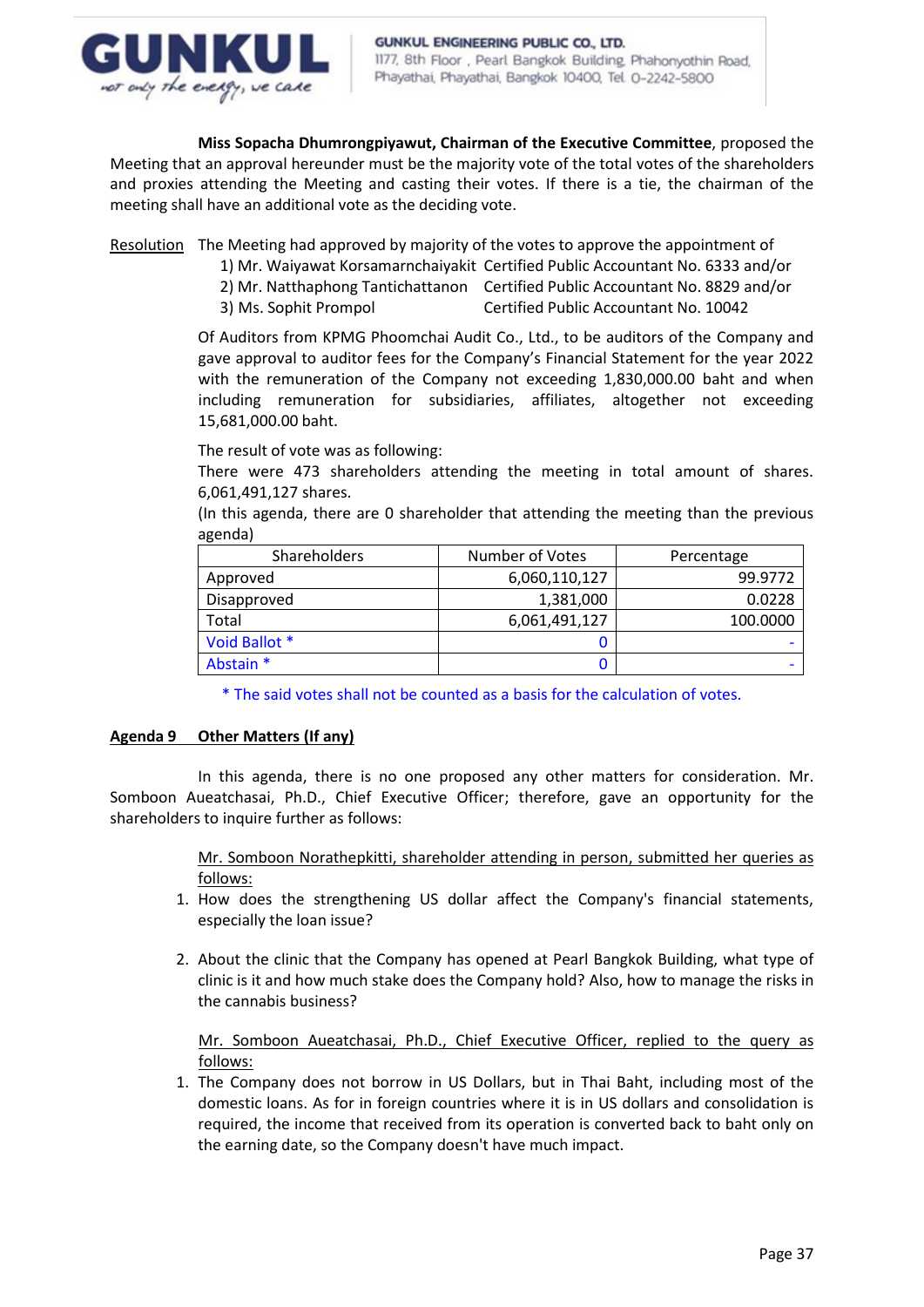

Miss Sopacha Dhumrongpiyawut, Chairman of the Executive Committee, replied to the query as follows:

- 1. In this regard, it is related to the cost of importing products from abroad such as solar panels, inverters. The Company has to sell according to the situation in each period, which the Company's CFO will have a duty to help manage the exchange rate.
- 2. As for the clinic at Pearl Bangkok Building, 2<sup>nd</sup> floor, called "Gan.Chaya Clinic", which the Company has unofficially opened. This clinic will have a Thai traditional medicine doctor with licensed; as well as, selling products containing hemp and other medicinal plants. Currently, the Clinic is in the process of registration in order to be able to conduct such business legally.

Ms. Achida Yongmethawut, shareholder attending in person, submitted her queries as follows:

- 1. As for the hemp business, when does the Company expects to be able to collect the inflorescence and how much is it expected to be able to sell as income for the Company in 2022? And how much does the Company expect that this business can make an income for the Company's business better than last year?
- 2. About the clinic that the Company has opened at Pearl Bangkok Building, what type of clinic is it and how much stake does the Company hold? Also, how to manage the risks in the cannabis business?

Mr. Phongsakorn Damnoen, Ph.D., Chief Operating Officer, Energy and Cannabis Business, replied to the query as follows:

1. The Company has started to operate the business that related to hemp since the government opened the opportunity in 2021. In addition, the Company has areas in the area of wind energy projects; as well as, the climate that can be used to grow hemp plants. Moreover, hemp plant is a plant that blooms according to the light, so it must use light to help planting which the Company also operates a solar energy business, that can help to reduce the cost of cultivation.

The Company has developed the area to build a greenhouse and has gradually obtained various related permits. In addition, the Company has an appropriate control system, not using any pesticides in order to achieve the production that according to medical standards known as Medical Grade.

Moreover, after the government announcing the release of marijuana as a narcotic, which will be effective on 9<sup>th</sup> June 2022, the inflorescences, leaves, branches, stems, roots and seeds will not consider as a Narcotics Substance Category 5 anymore. In other words, anyone can own a bunch of unprocessed cannabis legally, which the facilities that the Company has right now can be used to cultivate cannabis as well as hemp cultivation.

Therefore, if cannabis is grown in Thailand at the medical grade level, it means that Thailand will be able to compete at the global market level due to its lower cost. The Company will have another advantage in being a renewable energy company. The management of the Company will continue to expand the market to foreign countries in the future.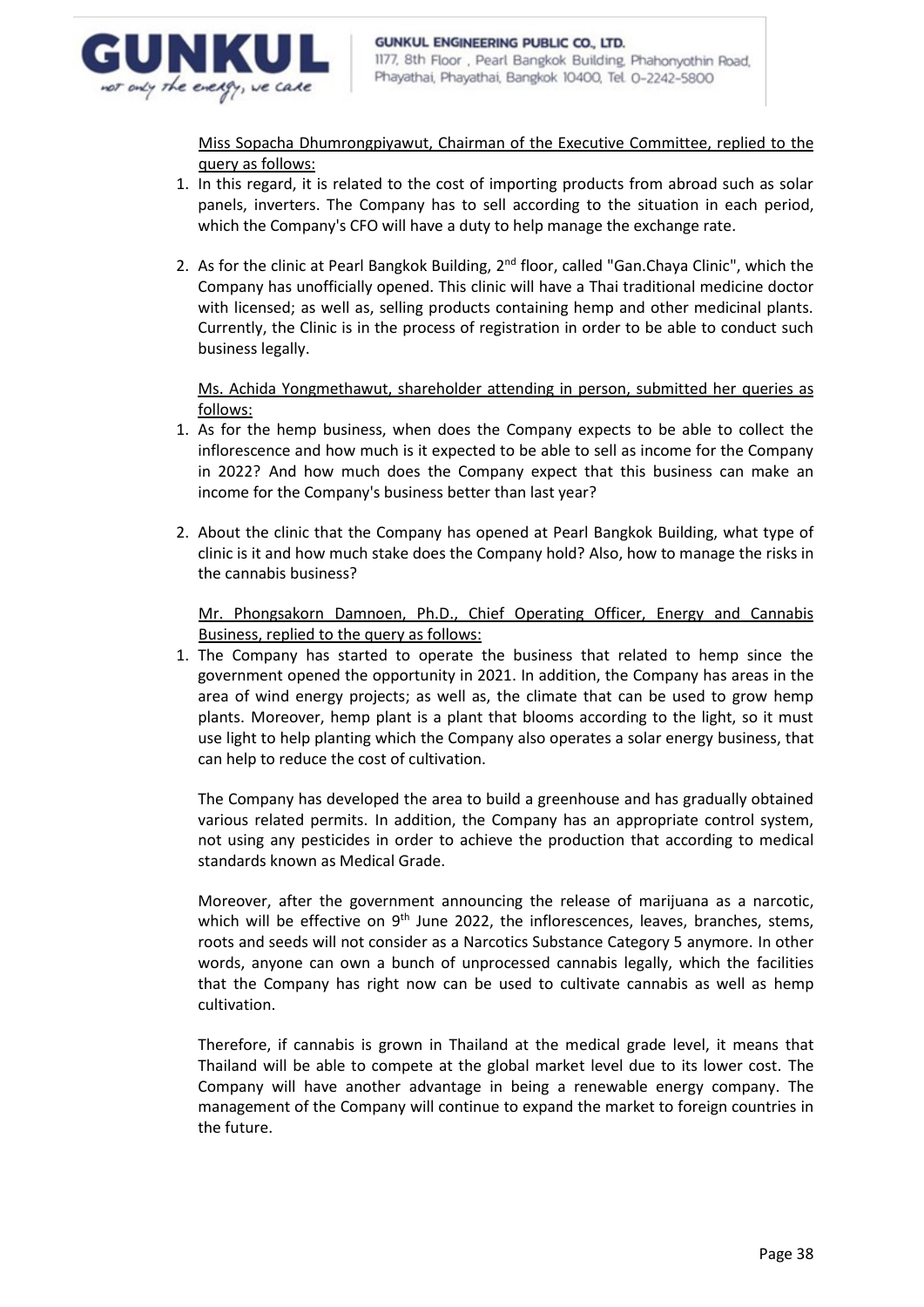

As for the extraction plant at Klong 11, the Company has completed the construction and is expected to receive a license for extraction in May, which is expected to start recognizing revenue in this segment after May onwards. It is expected that revenue in 2022 will be around 500 million baht.

The selling price of a inflorescence of flowers is around 45,000 baht per kilogram, which must meet the standard (Contains 12% of CBD and free from contaminants). At present, there is a purchase agreement between a subsidiary and the Government Pharmaceutical Organization (GPO). In the case of selling to the Hemp Association, the price of flowers will be divided into indoor and outdoor according to the association.

Mr. Sorathan Jaruwatee, shareholder who has been appointed as a proxy, submitted her queries as follows:

1. Does the Company have a special solar roofs promotion for shareholders than general customers?

Miss Naruechon Dhumrongpiyawut, Chief Operating Officer, Strategic Investment and Sustainable Energy Business, replied to the query as follows:

1. This year has been an interesting year for the solar market, as evidenced by the Prime Minister's announcement that Thailand will achieve its carbon neutrality goal by 2050 at the 26<sup>th</sup> session of the United Nations Framework Convention on Climate Change (COP26), Also with the 5-7% increase in electricity costs in 2022, making the switch to solar energy more attractive, which the Company is pleased to offer a promotion to shareholders who are interested in installing solar roofs with the Company.

Mr. Prasert Srimanasuwan, shareholder attending in person, submitted her queries as follows:

1. As for the hemp business, has the Company used the full amount of cultivation area, including how much area is prepared for cannabis cultivation?

Mr. Phongsakorn Damnoen, Ph.D., Chief Operating Officer, Energy and Cannabis Business, replied to the query as follows:

1. At present, the Company has 2 project areas under the turbines, totaling over 3,000 rai, of which approximately 100 rai has been used, and the Company is preparing to adjust the area for further cultivation, including another area for building an extraction plant in order to make some medicine.

**Miss Sopacha Dhumrongpiyawut, Chairman of the Executive Committee**, thanked all the shareholders that kindly attending the meeting, including the Board of Directors, the independent directors, the advisors who had been appointed as the committee to review the voting.

**Dr. Gunkul Dhumrongpiyawut, Chairman of the Board**, thank you to shareholders, investors, financial institutions, partners in business partners, and all stakeholders in every sector for their trust, confidence and continuously supporting the Company. Lastly, I wish everyone safe from the virus outbreak of Covid-19. Thank you.